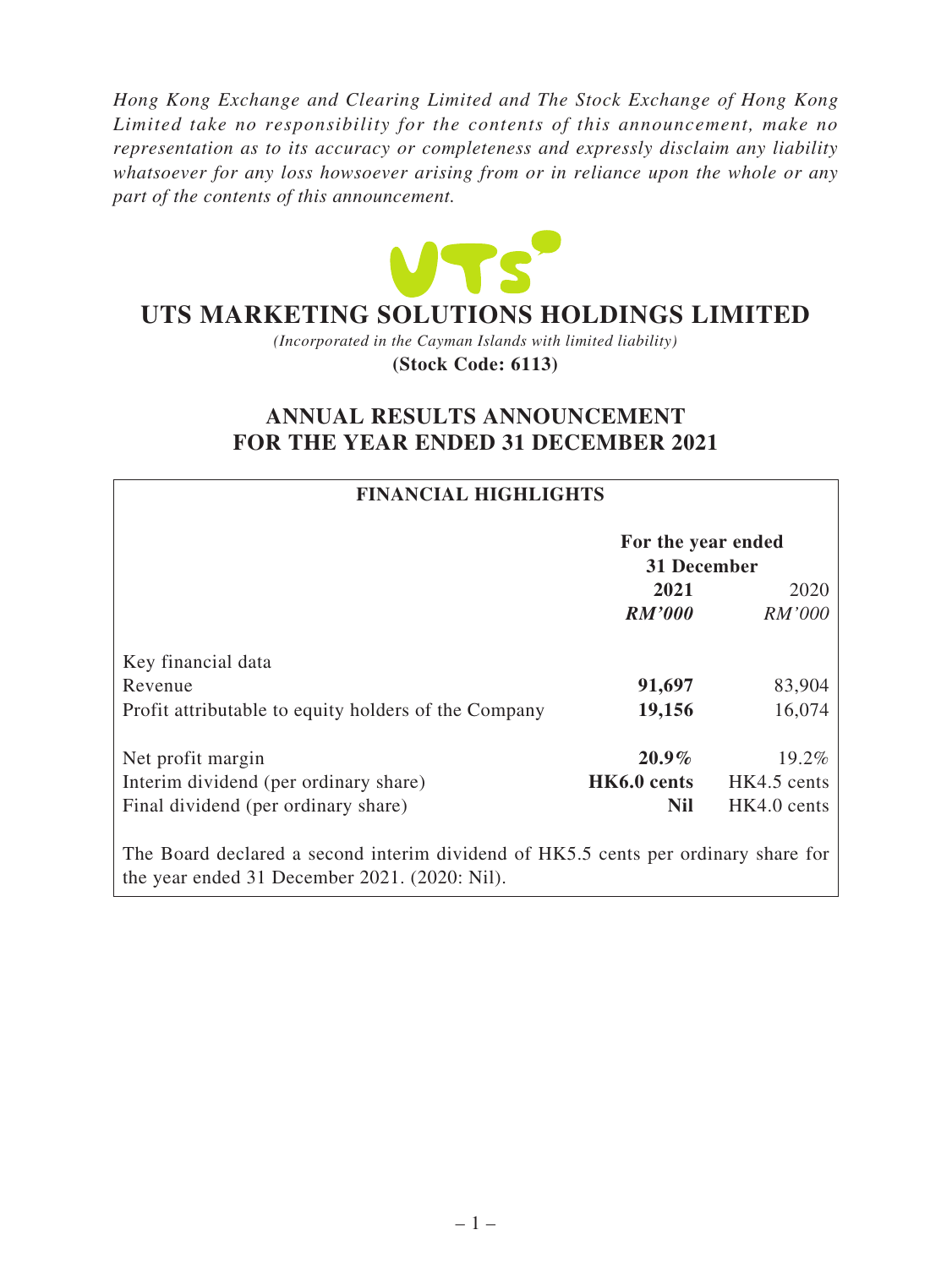The board of directors (the "**Board**") of UTS Marketing Solutions Holdings Limited (the "**Company**") is pleased to announce the audited consolidated results of the Company and its subsidiaries (the "**Group**") for the year ended 31 December 2021 together with the comparative audited figures for the year ended 31 December 2020. The results have been reviewed by the Audit Committee of the Company.

# **CONSOLIDATED STATEMENT OF PROFIT OR LOSS AND OTHER COMPREHENSIVE INCOME**

*For the year ended 31 December 2021*

|                                       |                | 2021          | 2020         |
|---------------------------------------|----------------|---------------|--------------|
|                                       | <b>Note</b>    | <b>RM'000</b> | RM'000       |
| <b>Revenue</b>                        | $\overline{4}$ | 91,697        | 83,904       |
| Other income                          |                | 4,064         | 3,655        |
| Other gains and losses                |                | (419)         | (263)        |
| Staff costs                           |                | (52, 657)     | (56, 464)    |
| Depreciation                          |                | (3,738)       | (2,986)      |
| Other operating expenses              | 6              | (12,507)      | (9,907)      |
| <b>Profit from operations</b>         |                | 26,440        | 17,939       |
| Finance costs                         |                | (639)         | (513)        |
| <b>Profit before tax</b>              |                | 25,801        | 17,426       |
| Income tax expenses                   | $\overline{7}$ | (6, 645)      | (1, 352)     |
| Profit and total comprehensive income |                |               |              |
| for the year                          | 8              | 19,156        | 16,074       |
| <b>Earnings per share</b>             |                |               |              |
| <b>Basic</b>                          | 10(a)          | RM4.79 cents  | RM4.02 cents |
| Diluted                               | 10(b)          | N/A           | N/A          |
|                                       |                |               |              |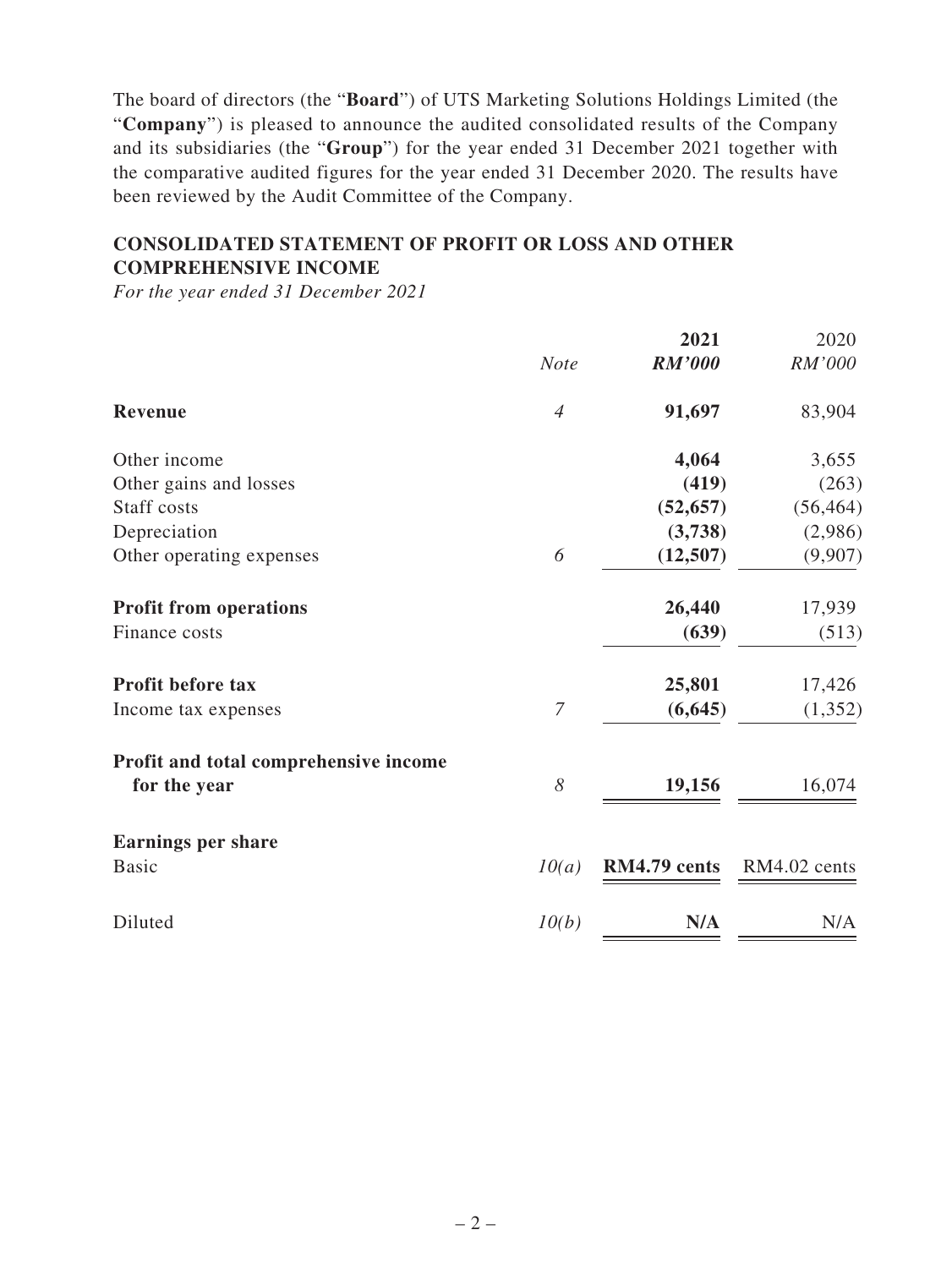# **CONSOLIDATED STATEMENT OF FINANCIAL POSITION**

*At 31 December 2021*

|                                              |             | 2021          | 2020   |
|----------------------------------------------|-------------|---------------|--------|
|                                              | <b>Note</b> | <b>RM'000</b> | RM'000 |
| <b>Non-current assets</b>                    |             |               |        |
| Property, plant and equipment                |             | 3,099         | 3,044  |
| Right-of-use assets                          |             | 3,165         | 3,885  |
| Subleasing receivables                       |             | 48            | 99     |
| Deposits paid for acquisition of properties  | 11          | 14,095        | 13,451 |
| Deferred tax assets                          |             |               | 1,011  |
|                                              |             | 20,407        | 21,490 |
| <b>Current assets</b>                        |             |               |        |
| Trade receivables                            | 12          | 18,725        | 22,819 |
| Subleasing receivables                       |             | 241           | 258    |
| Other receivables                            |             | 2,270         | 1,730  |
| Financial assets at amortised cost           | 13          | 26,511        | 26,464 |
| Tax recoverable                              |             | 38            |        |
| Pledged bank deposits                        |             | 4,377         | 3,903  |
| Bank and cash balances                       |             | 17,771        | 13,126 |
|                                              |             | 69,933        | 68,300 |
| <b>Current liabilities</b>                   |             |               |        |
| Accruals and other payables                  |             | 7,891         | 4,381  |
| Lease liabilities                            |             | 3,037         | 2,659  |
| Current tax liabilities                      |             | 496           | 344    |
|                                              |             | 11,424        | 7,384  |
| <b>Net current assets</b>                    |             | 58,509        | 60,916 |
| <b>Total assets less current liabilities</b> |             | 78,916        | 82,406 |
| <b>Non-current liabilities</b>               |             |               |        |
| Lease liabilities                            |             | 872           | 2,158  |
| <b>NET ASSETS</b>                            |             | 78,044        | 80,248 |
| <b>Capital and reserves</b>                  |             |               |        |
| Share capital                                | 14          | 2,199         | 2,199  |
| Reserves                                     |             | 75,845        | 78,049 |
| <b>TOTAL EQUITY</b>                          |             | 78,044        | 80,248 |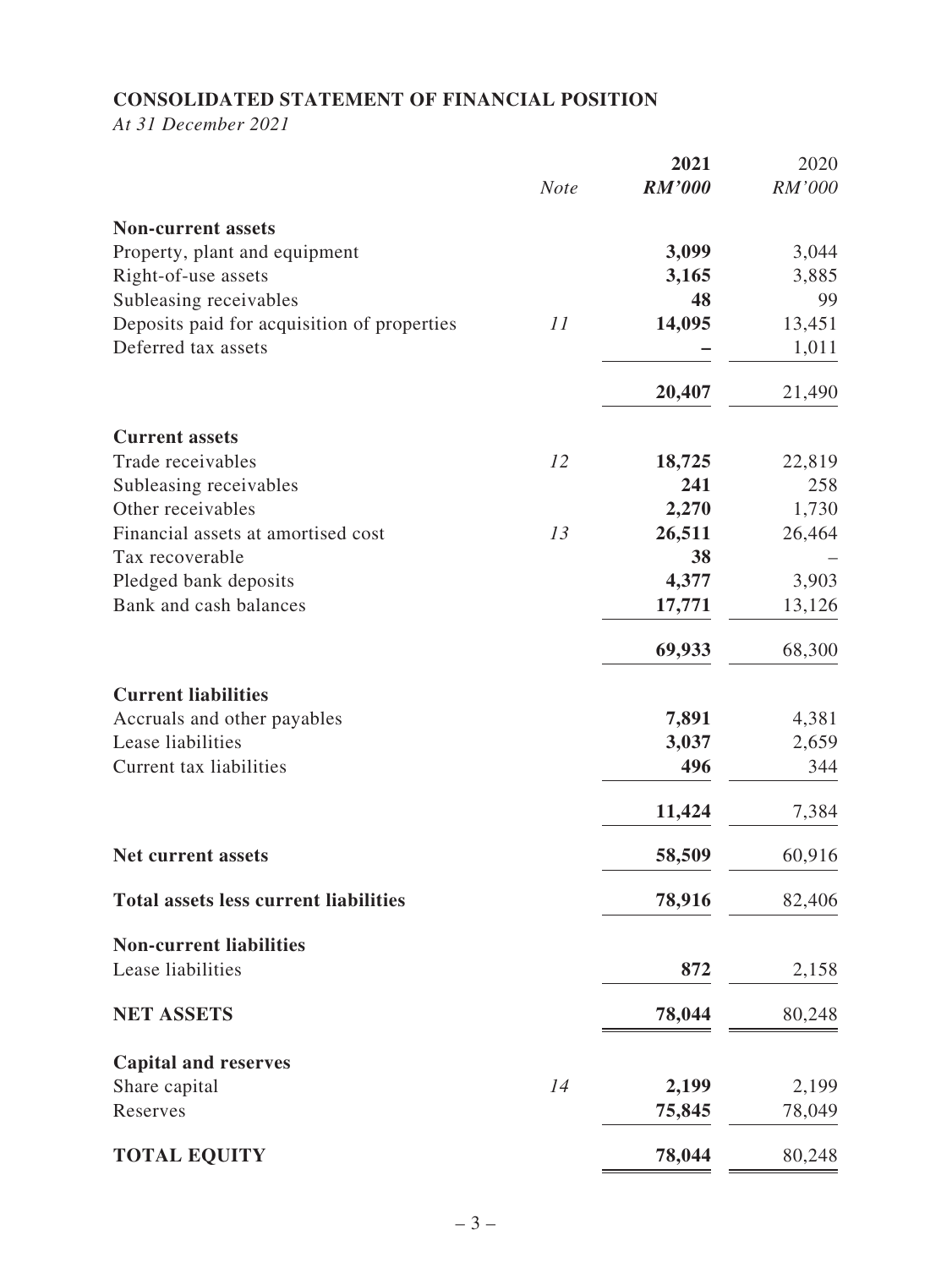#### **NOTES TO THE CONSOLIDATED FINANCIAL STATEMENTS**

*For the year ended 31 December 2021*

#### **1. GENERAL INFORMATION**

The Company was incorporated as an exempted company with limited liability in the Cayman Islands under the Companies Law of the Cayman Islands on 23 August 2016. The address of its registered office is at Cricket Square, Hutchins Drive, P.O. Box 2681, Grand Cayman, KY1-1111, Cayman Islands. The address of its principal place of business registered in Hong Kong is at Unit 1802, 18/F, Ruttonjee House, Ruttonjee Centre, 11 Duddell Street, Central, Hong Kong. The headquarters and principal place of business of the Group is at Tingkat 10, Bangunan KWSP, No. 3, Changkat Raja Chulan, 50200 Kuala Lumpur, Malaysia.

The Company is an investment holding company. The Company and its subsidiaries (collectively the "**Group**") are principally engaged in the provision of outbound telemarketing services and contact centre facilities for promotion of financial products and its related activities issued by authorised financial institutions, card companies or organisation worldwide.

#### **2. BASIS OF PREPARATION**

These consolidated financial statements have been prepared in accordance with all applicable Hong Kong Financial Reporting Standards ("**HKFRSs**") issued by the Hong Kong Institute of Certified Public Accountants (the "**HKICPA**"). HKFRSs comprise Hong Kong Financial Reporting Standards ("**HKFRS**"); Hong Kong Accounting Standards ("**HKAS**"); and Interpretations. These consolidated financial statements also comply with the applicable disclosure provisions of the Rules Governing the Listing of Securities on the Stock Exchange and with the disclosure requirements of the Hong Kong Companies Ordinance (Cap. 622). Significant accounting policies adopted by the Group are disclosed below.

The HKICPA has issued certain new and revised HKFRSs that are first effective or available for early adoption for the current accounting period of the Group. Note 3 provides information on any changes in accounting policies resulting from initial application of these developments to the extent that they are relevant to the Group for the current and prior accounting periods reflected in these consolidated financial statements.

#### **3. ADOPTION OF NEW AND REVISED HONG KONG FINANCIAL REPORTING STANDARDS**

#### **(a) Application of new and revised HKFRSs**

The Group has applied the following amendments to HKFRSs issued by the HKICPA for the first time, which are mandatorily effective for the annual period beginning on or after 1 January 2021 for the preparation of the consolidated financial statements:

Amendments to HKFRS 9, HKAS 39, HKFRS 7, HKFRS 4 and HKFRS 16 Interest Rate Benchmark Reform — Phase 2

In addition, the Group has early applied the Amendments to HKFRS 16, COVID-19 Related Rent Concessions beyond 30 June 2021.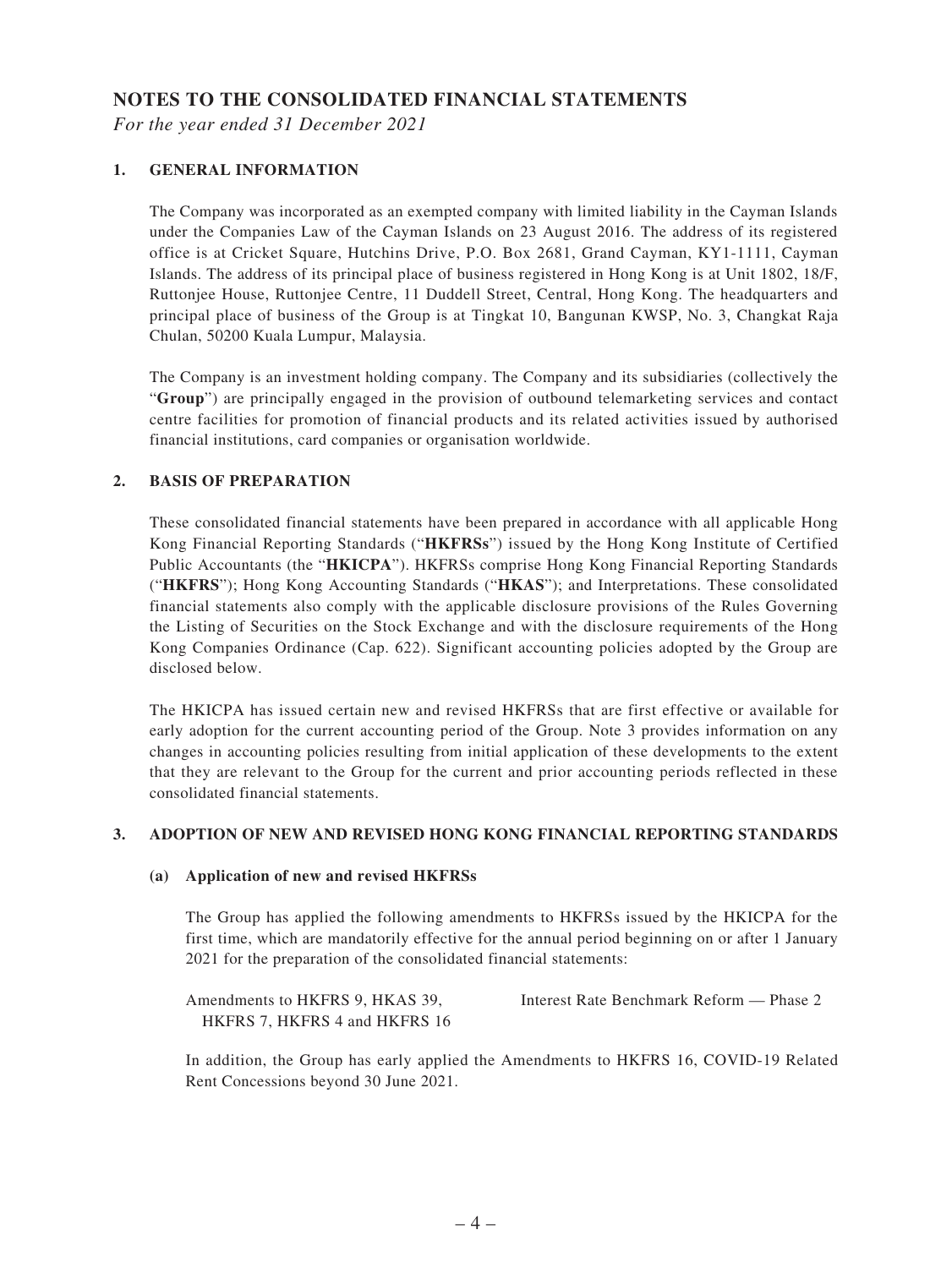Except as described below, the application of the amendments to HKFRSs in the current year had no material impact on the Group's financial positions and performance for the current and prior years and/or on the disclosures set out in these consolidated financial statements.

#### *Amendments to HKFRS 9, HKAS 39, HKFRS 7, HKFRS 4 and HKFRS 16, Interest Rate Benchmark Reform — Phase 2*

The amendments provide targeted reliefs from (i) accounting for changes in the basis for determining contractual cash flows of financial assets, financial liabilities and lease liabilities as modifications, and (ii) discontinuing hedge accounting when an interest rate benchmark is replaced by an alternative benchmark rate as a result of the reform of interbank offered rates ("**IBOR reform**").

The amendments do not have an impact on these financial statements as the Group does not have contracts that are indexed to benchmark interest rates which are subject to the IBOR reform.

#### *Amendment to HKFRS 16, COVID-19-Related Rent Concessions*

The Group previously applied the practical expedient in HKFRS 16 such that as lessee it was not required to assess whether rent concessions occurring as a direct consequence of the COVID-19 pandemic were lease modifications, if the eligibility conditions are met. One of these conditions requires the reduction in lease payments affect only payments originally due on or before a specified time limit. The 2021 amendment extends this time limit from 30 June 2021 to 30 June 2022.

The Group has early adopted the 2021 amendment in this financial year. There is no impact on the opening balance of equity at 1 January 2021.

#### **(b) New and revised HKFRSs in issue but not yet effective**

Other than the amendments to HKFRS 16, COVID-19 Related Rent Concessions beyond 30 June 2021, the Group has not applied any new and revised HKFRSs that have been issued but are not yet effective for the financial year beginning 1 January 2021. These new and revised HKFRSs include the following which may be relevant to the Group.

|                                                                                      | <b>Effective for</b><br>accounting periods<br>beginning on or after |
|--------------------------------------------------------------------------------------|---------------------------------------------------------------------|
| Amendments to HKFRS 3 Reference to the Conceptual Framework                          | 1 January 2022                                                      |
| Amendments to HKAS 16 Property, plant and equipment: proceeds<br>before intended use | 1 January 2022                                                      |
| Amendments to HKAS 37 Onerous contracts —<br>cost of fulfilling a contract           | 1 January 2022                                                      |
| Annual Improvements to HKFRSs 2018 — 2020 Cycle                                      | 1 January 2022                                                      |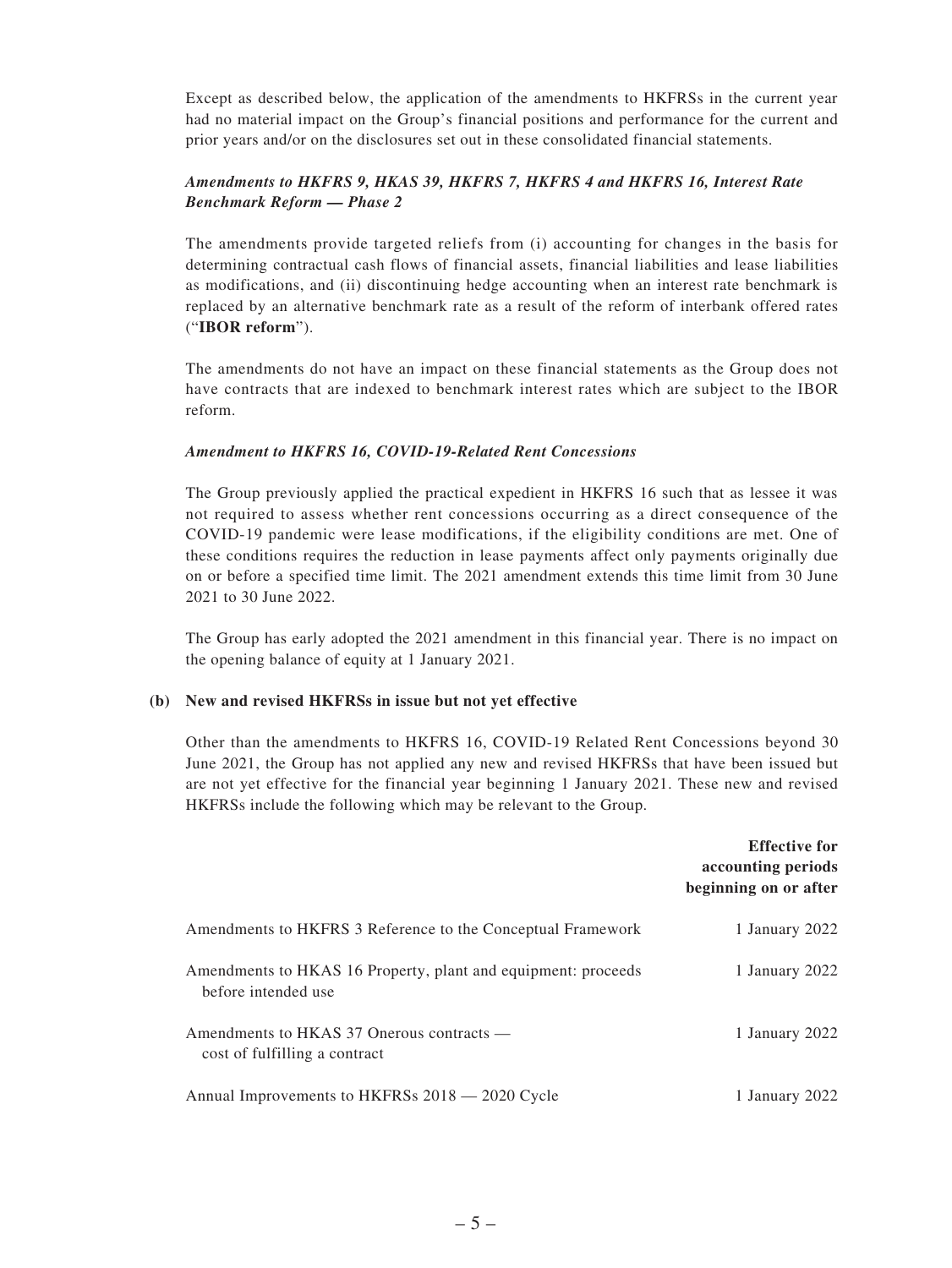|                                                                                                                                                                         | <b>Effective for</b><br>accounting periods<br>beginning on or after |
|-------------------------------------------------------------------------------------------------------------------------------------------------------------------------|---------------------------------------------------------------------|
| Amendments to HKAS 1 Classification of liabilities as current or<br>non-current                                                                                         | 1 January 2023                                                      |
| Amendments to HKAS 1 Presentation of Financial Statements and<br><b>HKFRS</b> Practice Statement 2 Making Materiality Judgements —<br>Disclosure of Accounting Policies | 1 January 2023                                                      |
| Amendments to HKAS 8 Accounting Policies,<br>Changes in Accounting Estimates and Errors —<br>Definition of Accounting Estimates                                         | 1 January 2023                                                      |
| Amendments to HKAS 12 Income Taxes —<br>Deferred Tax Related to Assets and Liabilities Arising<br>from a Single Transaction                                             | 1 January 2023                                                      |

The Group is in the process of making an assessment of what the impact of these amendments and new standards is expected to be in the period of initial application. So far it has concluded that the adoption of them is unlikely to have a significant impact on the consolidated financial statements.

#### **4. REVENUE**

An analysis of the Group's revenue from contracts with customers for the year from continuing operations is as follows:

|                                                           | 2021          | 2020   |
|-----------------------------------------------------------|---------------|--------|
|                                                           | <b>RM'000</b> | RM'000 |
| Revenue from contracts with customers within the scope of |               |        |
| <b>HKFRS 15</b>                                           |               |        |
| - Telemarketing services income                           | 91,697        | 83,904 |

The Group derives revenue from the transfer of services over time in Malaysia for the years ended 31 December 2021 and 2020.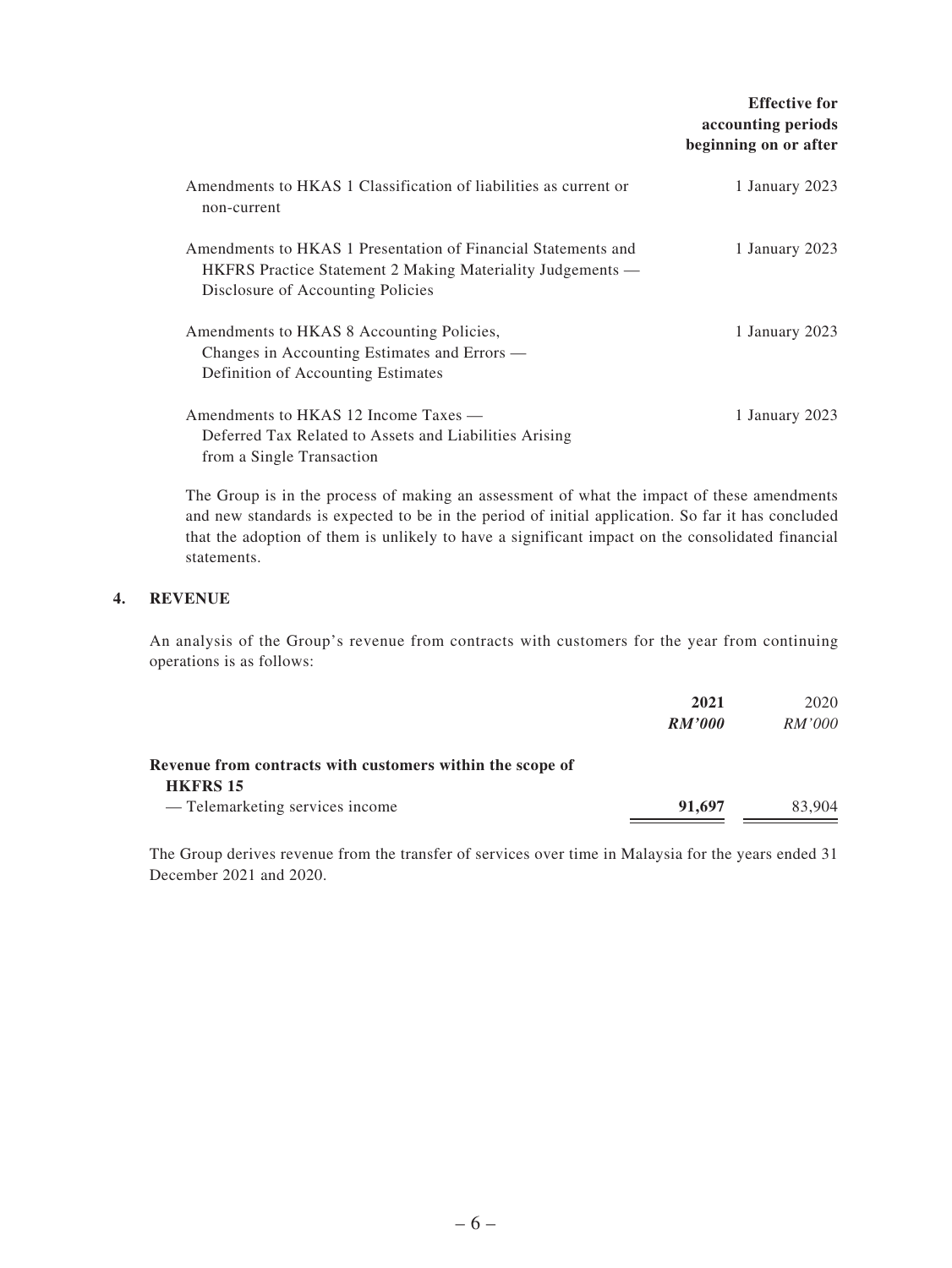#### **5. SEGMENT INFORMATION**

#### **Operating segment information**

Operating segments are identified on the basis of internal reports about components of the Group that are regularly reviewed by the chief operating decision maker in order to allocate resources to the segment and to assess its performance.

As the Group is principally engaged in the provision of telemarketing services in Malaysia, which are subject to similar business risk, and resources are allocated based on what is beneficial to the Group in enhancing the value of the Group as a whole, the Group's chief operating decision maker considers the performance assessment of the Group should be based on the profit before tax of the Group as a whole. Therefore, management considers there to be only one operating segment under the requirements of Hong Kong Financial Reporting Standard 8 "Operating Segments".

#### **Geographical information**

All non-current assets and the Group's revenue from external customers during the year are located in Malaysia.

#### **Revenue from major customers**

Revenue from customers individually contributing over 10% of the total revenue of the Group for the year is as follows:

|            | 2021          | 2020          |
|------------|---------------|---------------|
|            | <i>RM'000</i> | <i>RM'000</i> |
| Customer A | 22,701        | 24,943        |
| Customer B | N/A           | 12,264        |
| Customer C | 13,119        | N/A           |
| Customer D | 12,886        | N/A           |

#### **6. OTHER OPERATING EXPENSES**

|                                 | 2021          | 2020          |
|---------------------------------|---------------|---------------|
|                                 | <b>RM'000</b> | <i>RM'000</i> |
| Auditor's remuneration          | 381           | 521           |
| Campaign expenses               | 4,383         | 1,893         |
| Legal and professional fees     | 321           | 404           |
| Repair and maintenance expenses | 484           | 549           |
| Telephone and internet expenses | 1,351         | 2,025         |
| Training related expenses       | 543           | 641           |
| Utilities expenses              | 588           | 524           |
| Others                          | 4,456         | 3,350         |
|                                 | 12,507        | 9,907         |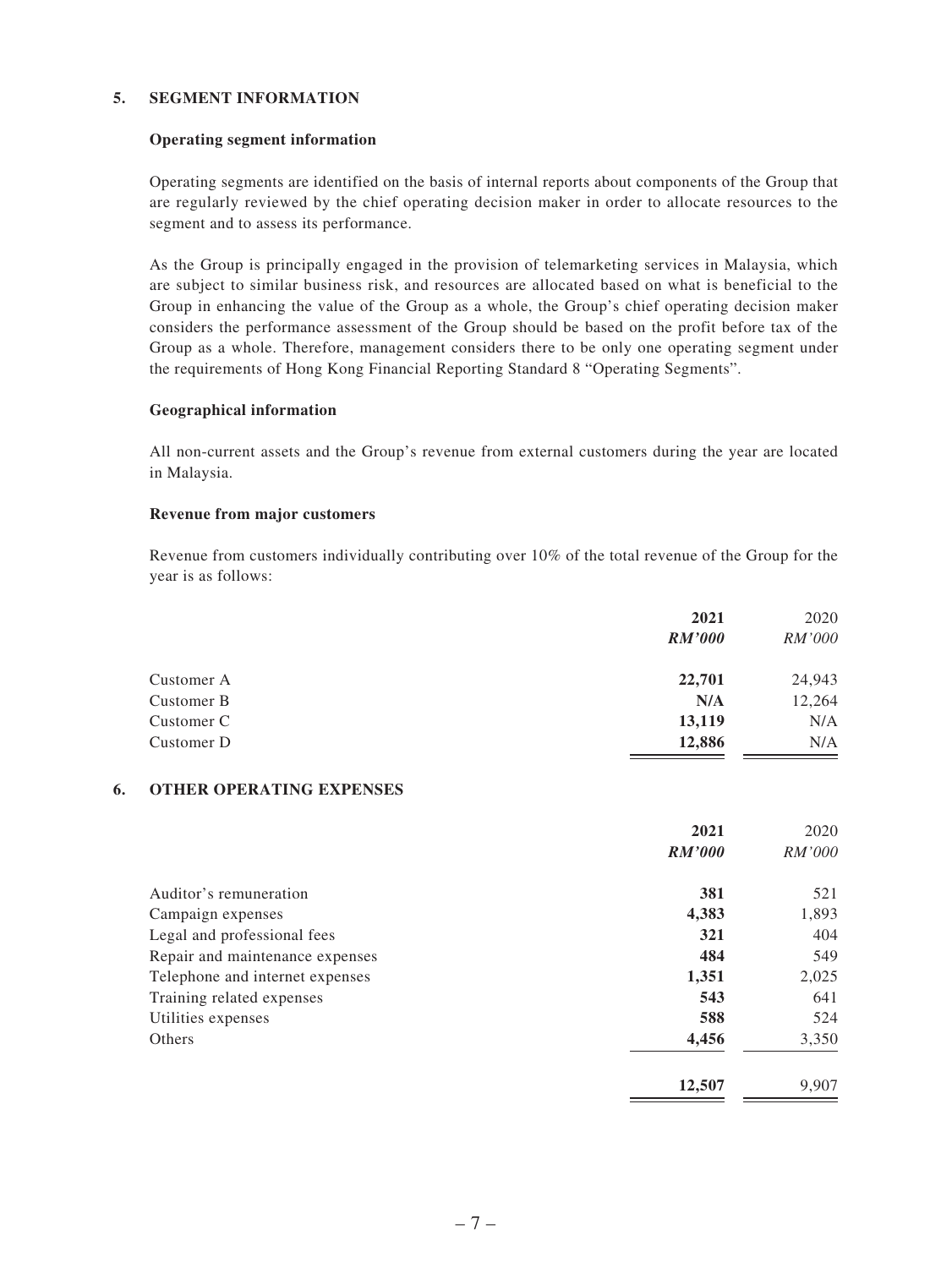#### **7. INCOME TAX EXPENSES**

| 2021          | 2020           |
|---------------|----------------|
| <b>RM'000</b> | <i>RM'000</i>  |
|               |                |
| 5,700         | 2,359          |
| (66)          | $\overline{4}$ |
| 5,634         | 2,363          |
| 1,011         | (1,011)        |
| 6,645         | 1,352          |
|               |                |

Malaysian income tax is calculated at the statutory tax rate of 24% (2020: 24%) on the estimated taxable profits for the year ended 31 December 2021.

No provision of profit tax in Cayman Islands, British Virgin Islands and Hong Kong is required as the Group has no assessable profit arising in or derived from these jurisdictions for the years ended 31 December 2021 and 2020.

Tax charge on profits assessable elsewhere have been calculated at the rates of tax prevailing in the countries in which the Group operates, based on existing legislation, interpretation and practices in respect thereof.

#### **8. PROFIT FOR THE YEAR**

The Group's profit for the year is stated after charging/(crediting) the following:

|                                                                   | 2021          | 2020          |
|-------------------------------------------------------------------|---------------|---------------|
|                                                                   | <b>RM'000</b> | <i>RM'000</i> |
| Auditor's remuneration                                            | 381           | 521           |
| Depreciation on property, plant and equipment                     | 991           | 789           |
| Depreciation on right-of-use assets                               | 2,747         | 2,197         |
| (Gain)/loss on modification of financial assets at amortised cost | (121)         |               |
| Impairment loss on financial assets at amortised cost             | 127           | 482           |
| Impairment loss on trade receivables                              |               | 126           |
| Staff costs (including directors' emoluments) (note 1)            |               |               |
| — Salaries, bonuses and allowances                                | 45,912        | 49,743        |
| — Retirement benefit scheme contributions                         | 6,065         | 5,976         |
| — Social insurance contributions                                  | 680           | 745           |
|                                                                   | 52,657        | 56,464        |

*Note 1*: For the year ended 31 December 2021, COVID-19 related government grants amounted to approximately RM3,281,000 (2020: Nil) have been offset against staff costs.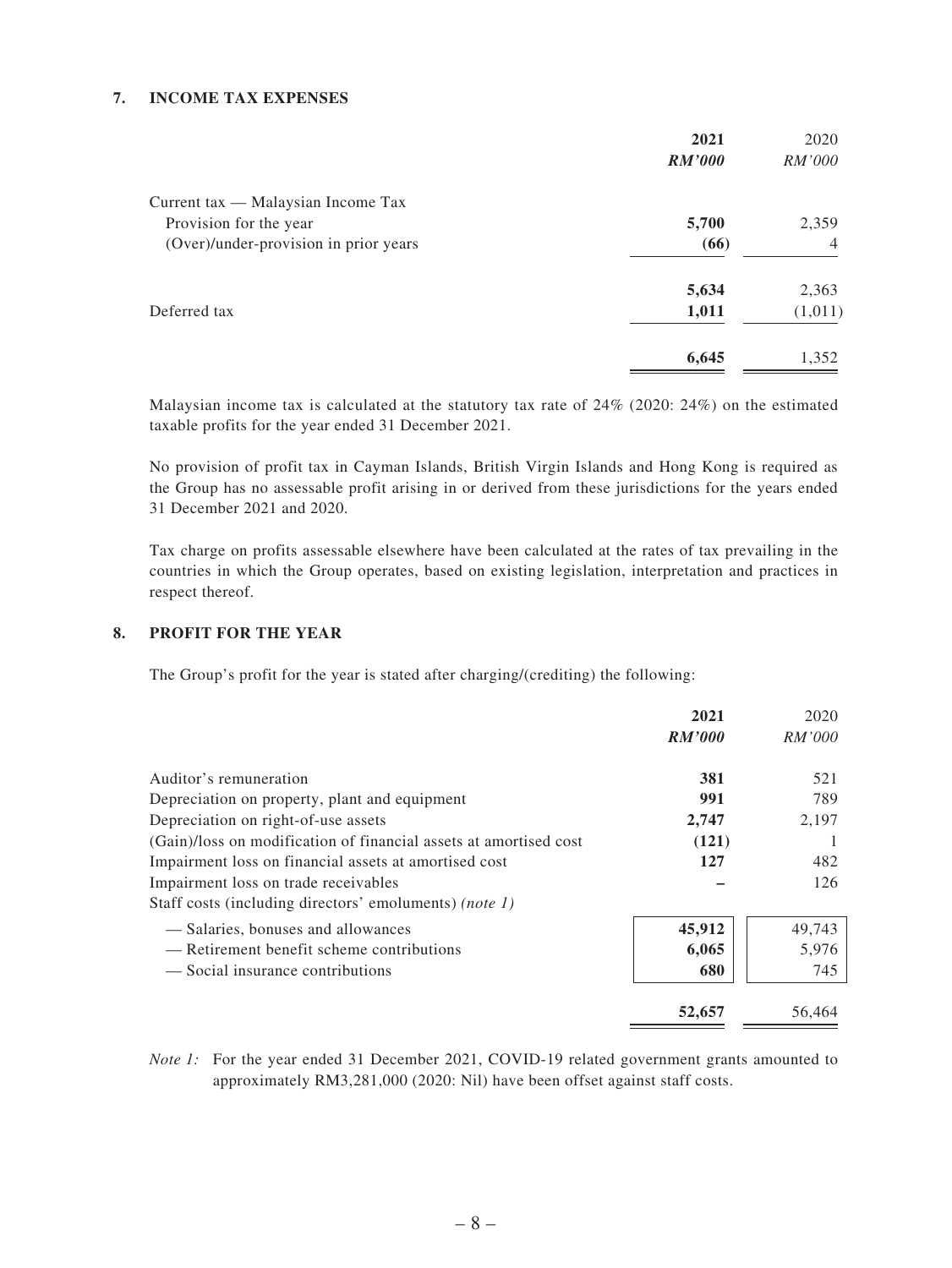#### **9. DIVIDENDS**

|                                                          | 2021          | 2020          |
|----------------------------------------------------------|---------------|---------------|
|                                                          | <i>RM'000</i> | <i>RM'000</i> |
| 2021 First interim dividends of HK\$0.06                 |               |               |
| (2020: 2020 interim HK\$0.045) per ordinary share paid   | 12,800        | 9.720         |
| 2020 Final dividends of HK\$0.04 per ordinary share paid | 8,560         |               |
|                                                          | 21,360        | 9.720         |

Subsequent to the end of the reporting period, a second interim dividend in respect of the year ended 31 December 2021 of HK\$0.055 per ordinary share totalling HK\$22,000,000 (equivalent to RM12,000,000) has been declared by the directors of the Company. The Board did not recommend payment of a final dividend for the year ended 31 December 2021.

#### **10. EARNINGS PER SHARE**

#### **(a) Basic earnings per share**

The calculation of the basic earnings per share is based on the following:

|                                                                                                       | 2021             | 2020         |
|-------------------------------------------------------------------------------------------------------|------------------|--------------|
|                                                                                                       | <b>RM'000</b>    | RM'000       |
| <b>Earnings</b>                                                                                       |                  |              |
| Earnings for the purpose of calculating basic earnings per share                                      | 19,156           | 16,074       |
|                                                                                                       | 2021<br>$\bm{v}$ | 2020<br>000' |
| <b>Number of shares</b>                                                                               |                  |              |
| Weighted average number of ordinary shares for the purpose of<br>calculating basic earnings per share | 400,000          | 400,000      |

#### **(b) Diluted earnings per share**

No diluted earnings per share are presented as the Company did not have any dilutive potential ordinary shares during the years ended 31 December 2021 and 2020.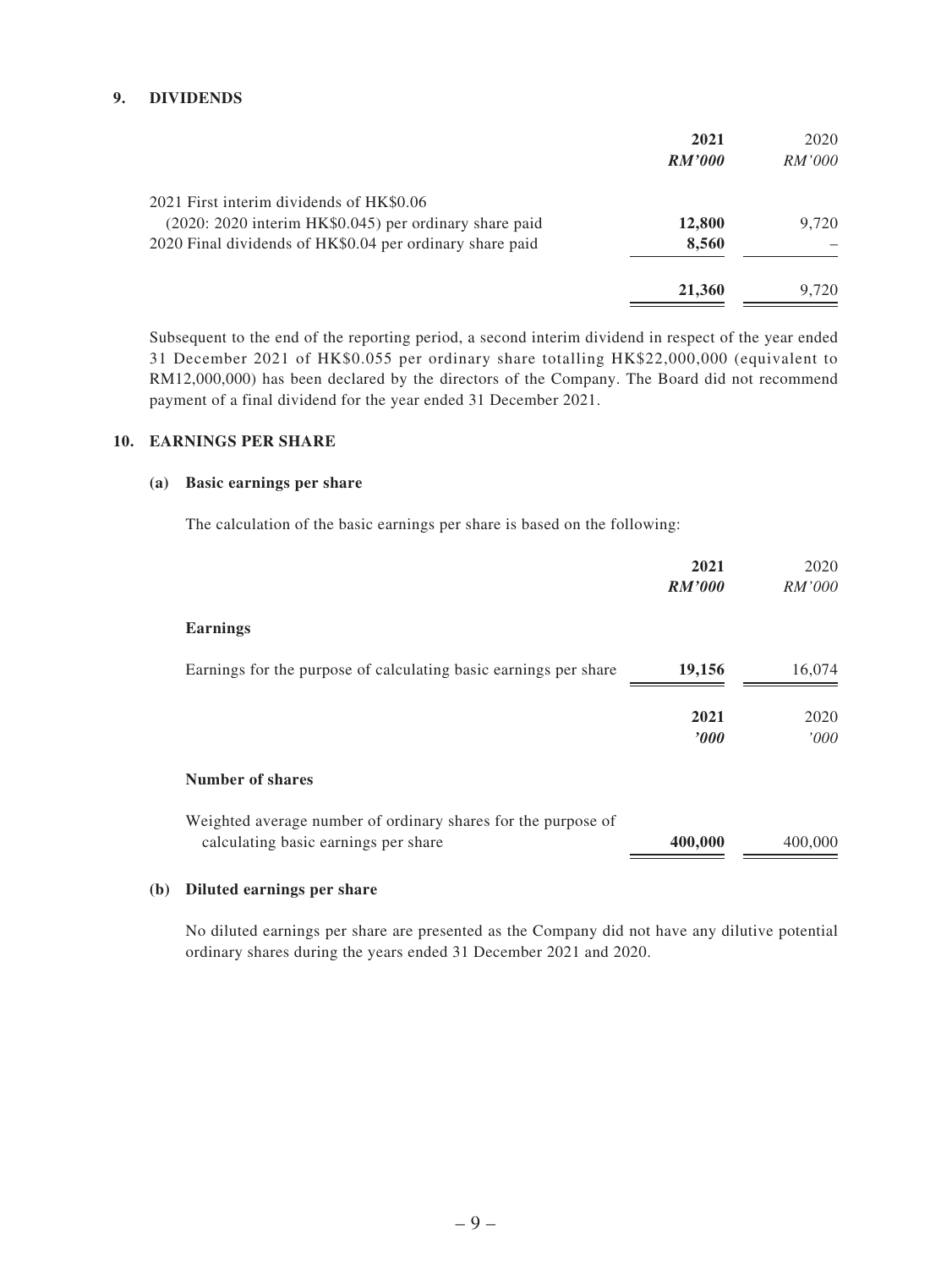#### **11. DEPOSITS PAID FOR ACQUISITION OF PROPERTIES**

|                         | 2021<br><b>RM'000</b> | 2020<br><i>RM'000</i> |
|-------------------------|-----------------------|-----------------------|
| Deposits for properties | 14,095                | 13,451                |

The amounts represent unsecured deposits paid for acquisition of properties with total purchase consideration of approximately RM17,935,000 (the "**Consideration**"). The deposit is non-interest bearing and will form part of the consideration upon the completion of properties.

On 24 July 2020, UTS Marketing Solutions Sdn. Bhd. ("**UTSM**"), a wholly-owned subsidiary of the Company, entered into sale and purchase agreements with Lim Legacy Development Sdn. Bhd. ("**Lim Legacy**") to acquire 18 office suites (the "**Properties**") locating at Kuala Lumpur, Malaysia. The Properties are expected to be completed by July 2024 and delivered to UTSM. As at 31 December 2021, 79% (2020:75%) of the total Consideration, amounting to approximately RM14,095,000 (2020: RM13,451,000), has been paid to Lim Legacy.

Further details of the above transaction are set out in the Company's announcements dated 24 July 2020 and 28 July 2020 respectively.

#### **12. TRADE RECEIVABLES**

|                                                   | 2021<br><b>RM'000</b> | 2020<br><i>RM'000</i> |
|---------------------------------------------------|-----------------------|-----------------------|
| Trade receivables<br>Allowance for doubtful debts | 18,851<br>(126)       | 22,945<br>(126)       |
|                                                   | 18,725                | 22,819                |

The Group's trade receivables represent receivables from customers. The general credit term of trade receivables is 30 days. The Group seeks to maintain strict control over its outstanding receivables. Overdue balances are reviewed regularly by directors.

The aging analysis of trade receivables, based on the invoice date, and net of allowance, is as follows:

|                 | 2021          | 2020   |
|-----------------|---------------|--------|
|                 | <b>RM'000</b> | RM'000 |
| 0 to 30 days    | 8,664         | 7,913  |
| 31 to 60 days   | 5,765         | 7,724  |
| 61 to 90 days   | 1,574         | 2,372  |
| 91 to 120 days  | 391           | 1,919  |
| 121 to 180 days | 970           | 1,942  |
| Over 180 days   | 1,361         | 949    |
|                 | 18,725        | 22,819 |

The carrying amounts of the Group's trade receivables are denominated in RM.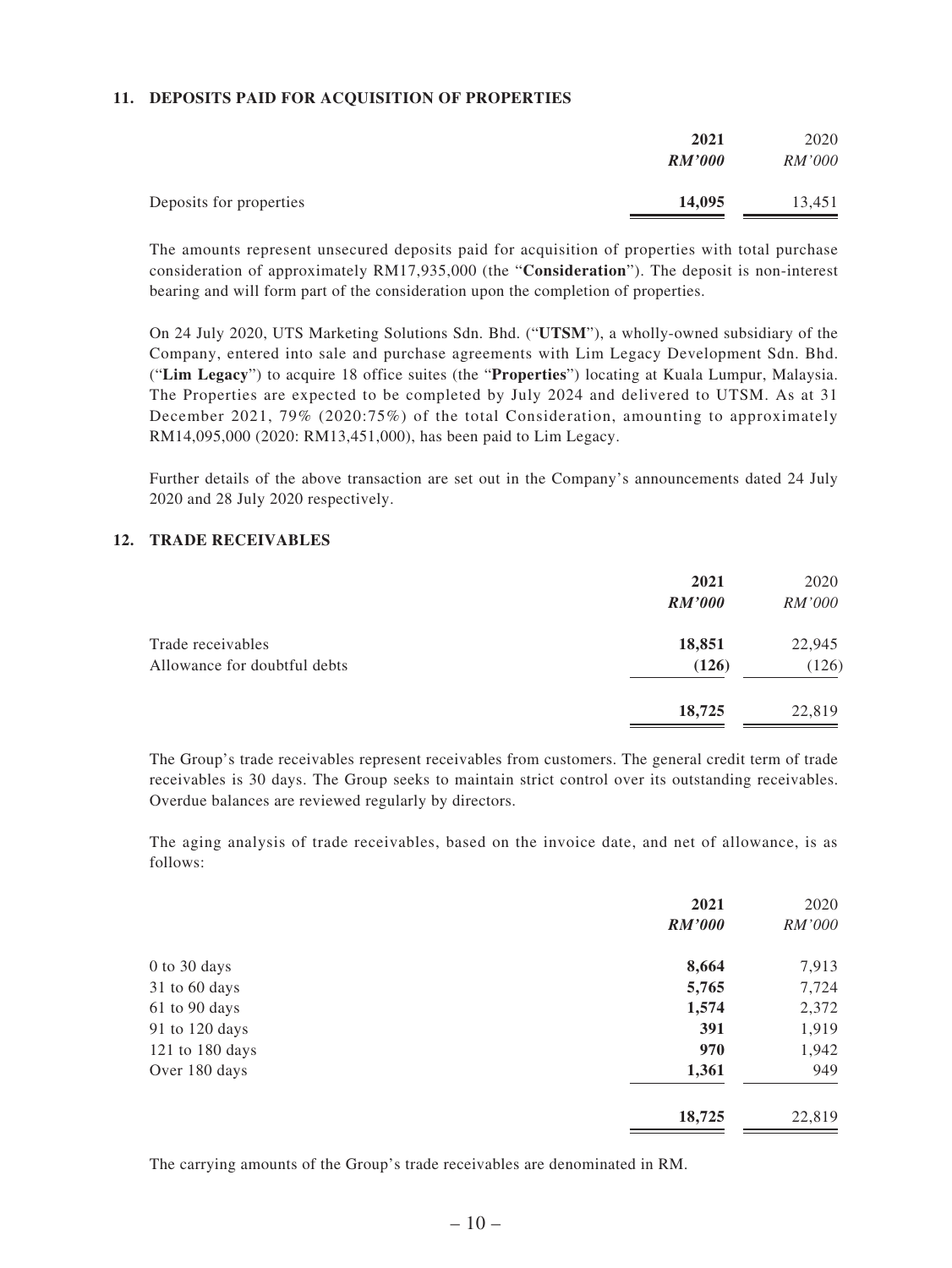#### **13. FINANCIAL ASSETS AT AMORTISED COST**

|                       | 2021          | 2020          |
|-----------------------|---------------|---------------|
|                       | <b>RM'000</b> | <i>RM'000</i> |
| Loan receivables      | 26,185        | 26,146        |
| Interest receivables  | 1,442         | 1,307         |
|                       | 27,627        | 27,453        |
| Less: Impairment loss | (1,116)       | (989)         |
|                       | 26,511        | 26,464        |

The amounts represent loan advanced to independent third parties with aggregated principal values of RM26,000,000.

On 31 January 2019, UTSM entered into a shares sale agreement with Exsim Development Sdn. Bhd. ("**Exsim**") and Mightyprop Sdn. Bhd. ("**Mightyprop**") to acquire 2% of Mightyprop issued ordinary shares from Exsim with a purchase consideration of RM2. In addition, UTSM agreed to provide an advance of RM12,000,000 to Mightyprop. The advance is unsecured, bearing interest rate of 10% per annum and repayable on or before May 2021. In July 2019, an agreement was entered by UTSM with Exsim and Mightyprop in which (i) the maturity date of the loan is extended to June 2020 with the interest rate remains unchanged; (ii) the proposed transfer of 2% shareholding in Mightyprop by Exsim to UTSM will not be proceeded due to non-fulfillment of certain conditions precedent. In July 2020, the repayment date of the loan was extended one year to June 2021 with no change in interest rate. In June 2021, the repayment date of the loan was further extended one year to June 2022 and interest rate increased from 10% per annum to 11% per annum with other terms and condition remains the same.

On 23 April 2019, UTSM entered into a shares subscription agreement with 2 individuals, Performance Consortium Sdn. Bhd. (collectively referred as "**Arcadia's Shareholders**") and Arcadia Hospitality Sdn. Bhd. ("**Arcadia**"). Pursuant to the agreement, UTSM agreed to subscribe equivalent to 10% of the enlarged issued share capital of Arcadia with a purchase consideration of RM120,000 from Arcadia's Shareholders. In addition, UTSM agreed to provide an advance of RM14,000,000 to Arcadia. The advance is unsecured, bearing interest rate of 10% per annum and repayable on or before July 2020. In July 2020 and December 2020, the repayment date of the loan was extended to December 2020 and December 2021 respectively and interest rate increased from 10% per annum to 11% per annum since 1 January 2021. In December 2021, the repayment date of the loan was further extended one year to December 2022 and interest rate remains unchanged. The share acquisition has not yet been completed as at the date of this announcement.

Further details of the above transaction are set out in the Company's announcement dated 31 January 2019, 23 April 2019, 8 July 2019, 8 July 2020, 10 July 2020, 30 December 2020, 28 June 2021 and 30 December 2021 respectively.

The Group holds the loan receivables to collect contractual cash flows and its contractual terms give rise to cash flows on specified dates which are solely payments of principal and interest on the principal amounts outstanding. The Group applies expected credit loss model to measure the impairment of financial assets at amortised cost. Impairment allowance of approximately RM127,000 (2020: RM482,000) was recognised for the year ended 31 December 2021.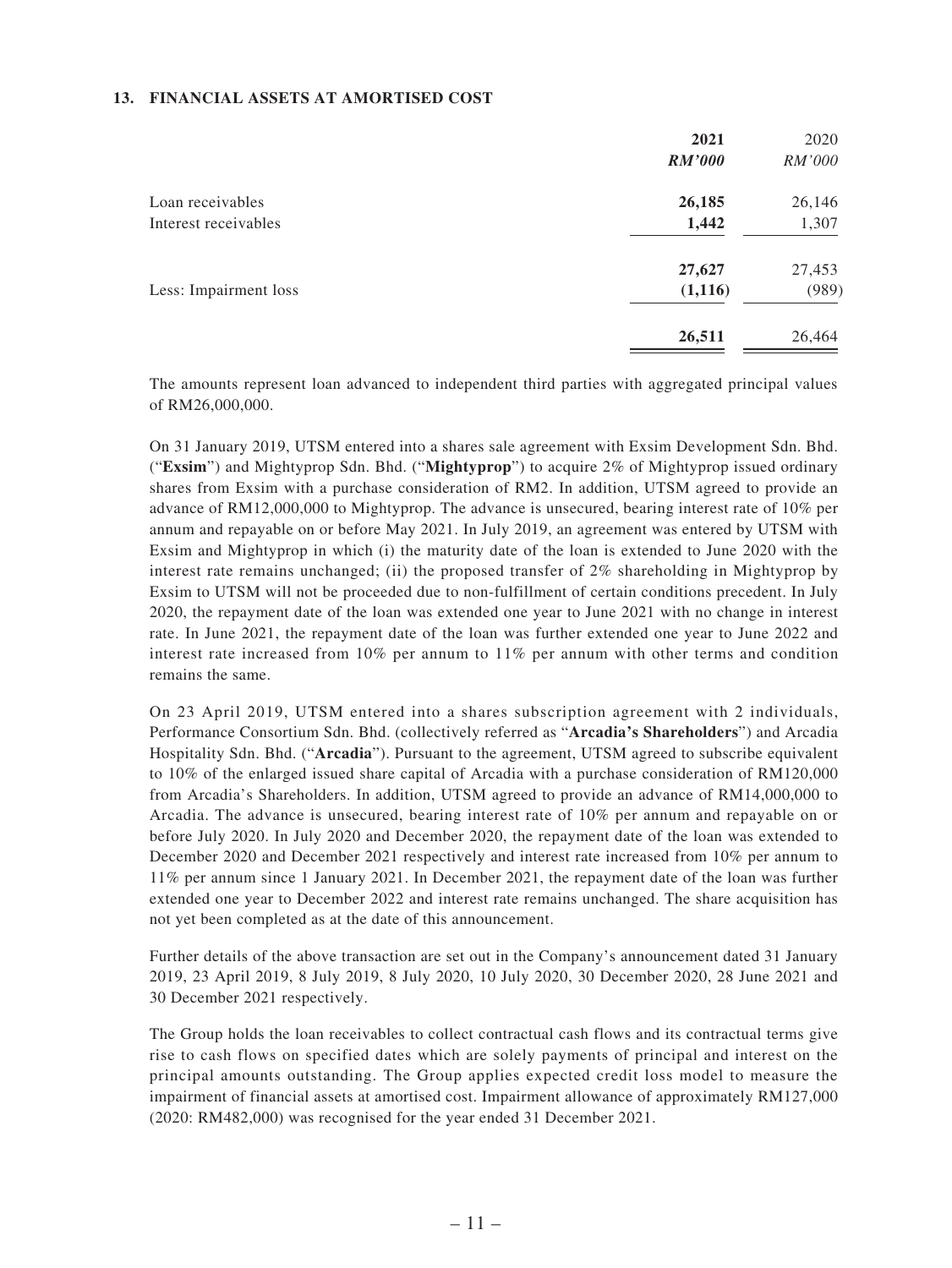#### **14. SHARE CAPITAL**

|                                                                   |                            | Number of<br>shares | Amount<br>HK\$'000                        |
|-------------------------------------------------------------------|----------------------------|---------------------|-------------------------------------------|
| Authorised:                                                       |                            |                     |                                           |
| Ordinary shares of HK\$0.01 each                                  |                            |                     |                                           |
| At 1 January 2020, 31 December 2020, 1 January 2021 and           |                            |                     |                                           |
| 31 December 2021                                                  |                            | 10,000,000,000      | 100,000                                   |
|                                                                   | Number of<br><b>shares</b> | Amount<br>HK\$'000  | <b>Equivalents</b><br>to amount<br>RM'000 |
| <b>Issued and fully paid:</b><br>Ordinary shares of HK\$0.01 each |                            |                     |                                           |
| At 1 January 2020, 31 December 2020,                              |                            |                     |                                           |
| 1 January 2021 and 31 December 2021                               | 400,000,000                | 4,000               | 2,199                                     |

The Group's objectives when managing capital are to safeguard the Group's ability to continue as a going concern and to maximise the return to the shareholders through the optimisation of the debt and equity balance.

The Group sets the amount of capital in proportion to risk. The Group manages the capital structure and makes adjustments to it in the light of changes in economic conditions and the risk characteristics of the underlying assets. In order to maintain or adjust the capital structure, the Group may adjust the payment of dividends, issue new shares, buy back shares, raise new debts, redeem existing debts or sell assets to reduce debts.

The Group monitors its capital structure with reference to its debt position. The Group's strategy is to maintain the equity and debt in a balanced position and ensure there are adequate working capital to service its debt obligations. The Group's debt to asset ratio, being the Group's total liabilities over its total assets, at 31 December 2021 is 14% (2020: 11%).

The externally imposed capital requirement for the Group are: (i) in order to maintain its listing on the Stock Exchange it has to have a public float at least 25% of the issued shares; and (ii) to meet financial covenants attached to the banking facilities.

The Group receives a report from the share registrars regularly on substantial share interests showing the non-public float and it demonstrates continuing compliance with the 25% limit throughout the year. As at 31 December 2021, 25% (2020: 25%) of the shares were in public hands.

Breaches in meeting the financial covenants would permit the bank to immediately call borrowings. There have been no breaches in the financial covenants of any interest-bearing borrowings for the years ended 31 December 2021 and 2020.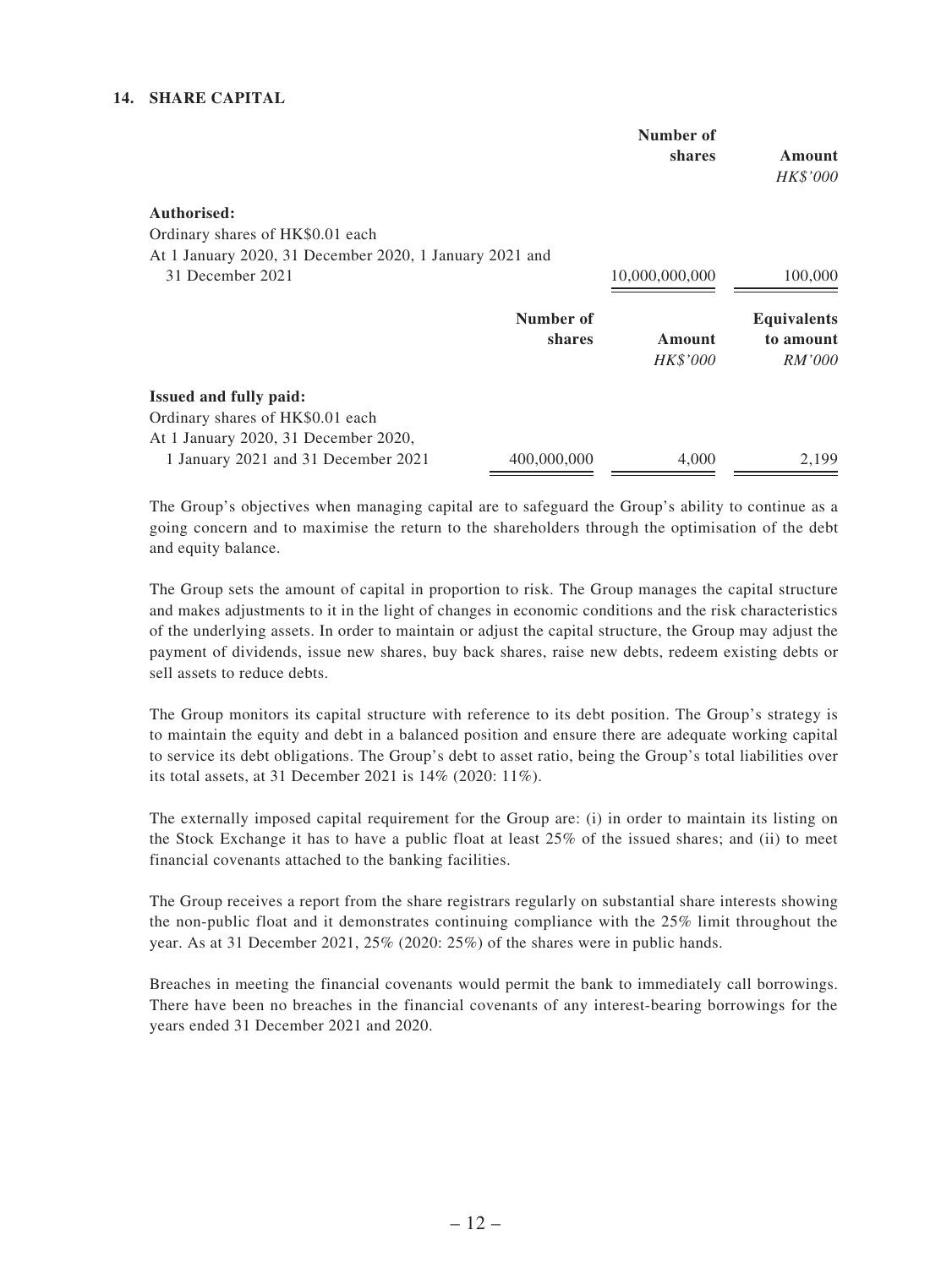### **15. CAPITAL COMMITMENTS**

Capital commitments contracted for at the end of the reporting period but not yet incurred are as follows:

|                                                                                 | 2021<br><b>RM'000</b> | 2020<br><i>RM'000</i> |
|---------------------------------------------------------------------------------|-----------------------|-----------------------|
| Acquisition of properties<br>Capital commitments on potential equity investment | 3,840<br><b>120</b>   | 4,484<br>120          |
|                                                                                 | 3,960                 | 4,604                 |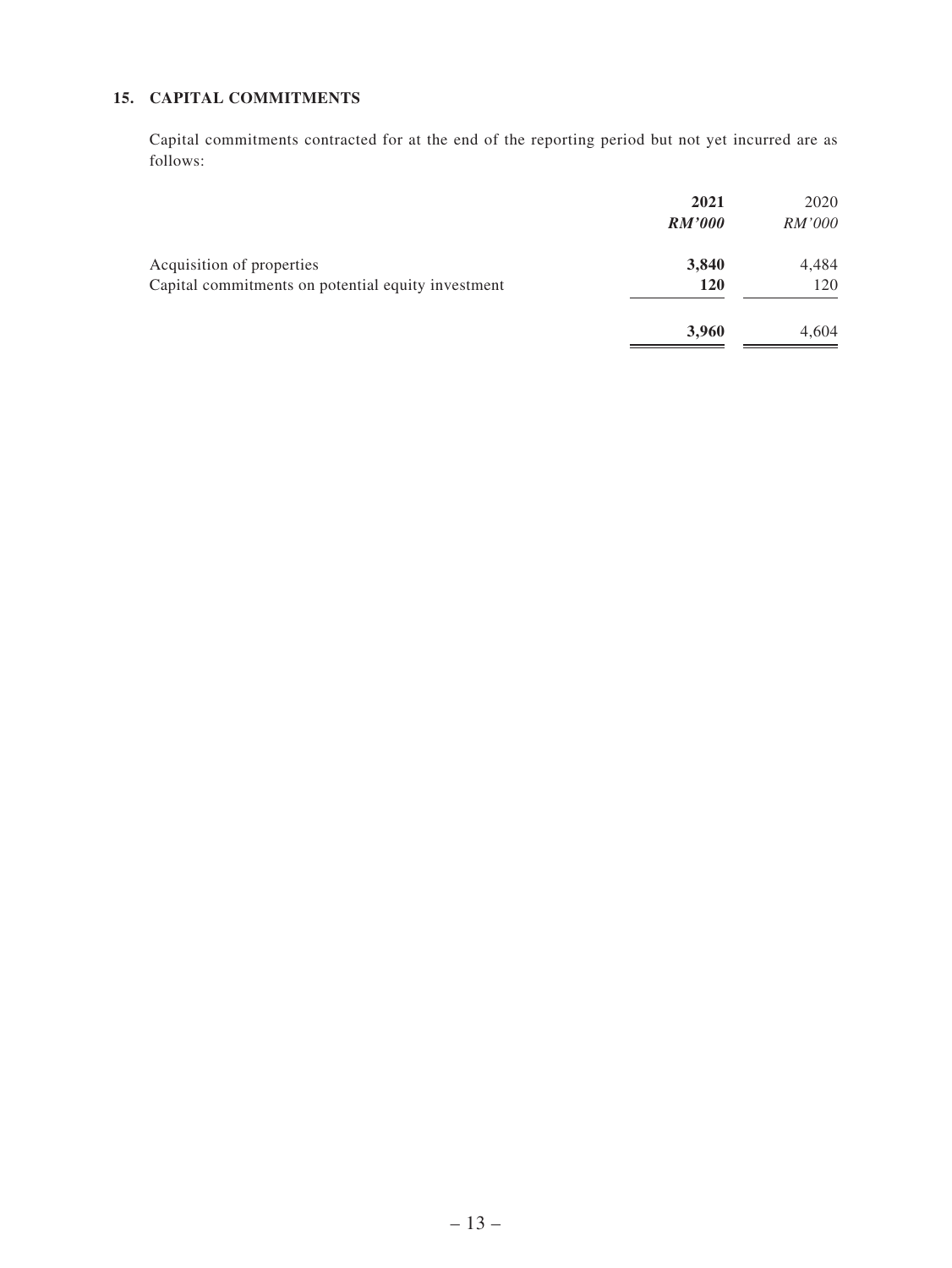# **MANAGEMENT DISCUSSION AND ANALYSIS**

## **Business Review**

The Group is principally engaged in the provision of outbound telemarketing services and contact centre facilities for promotion of financial products and its related activities issued by authorised financial institutions, card companies or organisations worldwide.

As at 31 December 2021, the Group was operating nine contact centres located within the central business district of Kuala Lumpur, Malaysia. One additional contact centres have been set up during the year to cater for workplace social distancing requirement of the Malaysian Government as well as business expansion.

The Group's net profit for the year ended 31 December 2021 amounted to approximately RM19.16 million, representing an increase of approximately RM3.09 million as compared to approximately RM16.07 million for the year ended 31 December 2020.

The increase in net profit was mainly attributable to the higher revenue from the business in Malaysia by approximately RM7.80 million but partially reduced by the higher income tax expenses of approximately RM5.30 million.

### **Response to the Outbreak of COVID-19 Pandemic**

After the outbreak of COVID-19 in early 2020, a series of precautionary and control measures have been and continued to be implemented across the globe, including Hong Kong and Malaysia.

The Malaysian Government announced the implementation of Movement Control Order (the "**MCO**") effective from 18 March 2020. On 4 May 2020, the Malaysian Government had eased lockdown restrictions and announced the Conditional Movement Control Order ("**CMCO**"), which allowed certain business sectors to resume operations. On 10 June 2020, the Malaysian Government implemented the Recovery Movement Control Order ("**RMCO**"). Under RMCO, most of the economic sectors were allowed to resume operations in stages, while in full compliance with the Standard Operating Procedures.

However, the situation of COVID-19 pandemic in Malaysia worsened again in early 2021 and the Malaysian Government implemented the MCO again from 11 January 2021 to 4 March 2021. The MCO was extended for several times and switched to either the CMCO or the RMCO depending on the COVID-19 condition in each state of Malaysia. Further, on 11 January 2021, the head of state of Malaysia declared a Proclamation of Emergency that remained in force until 1 August 2021.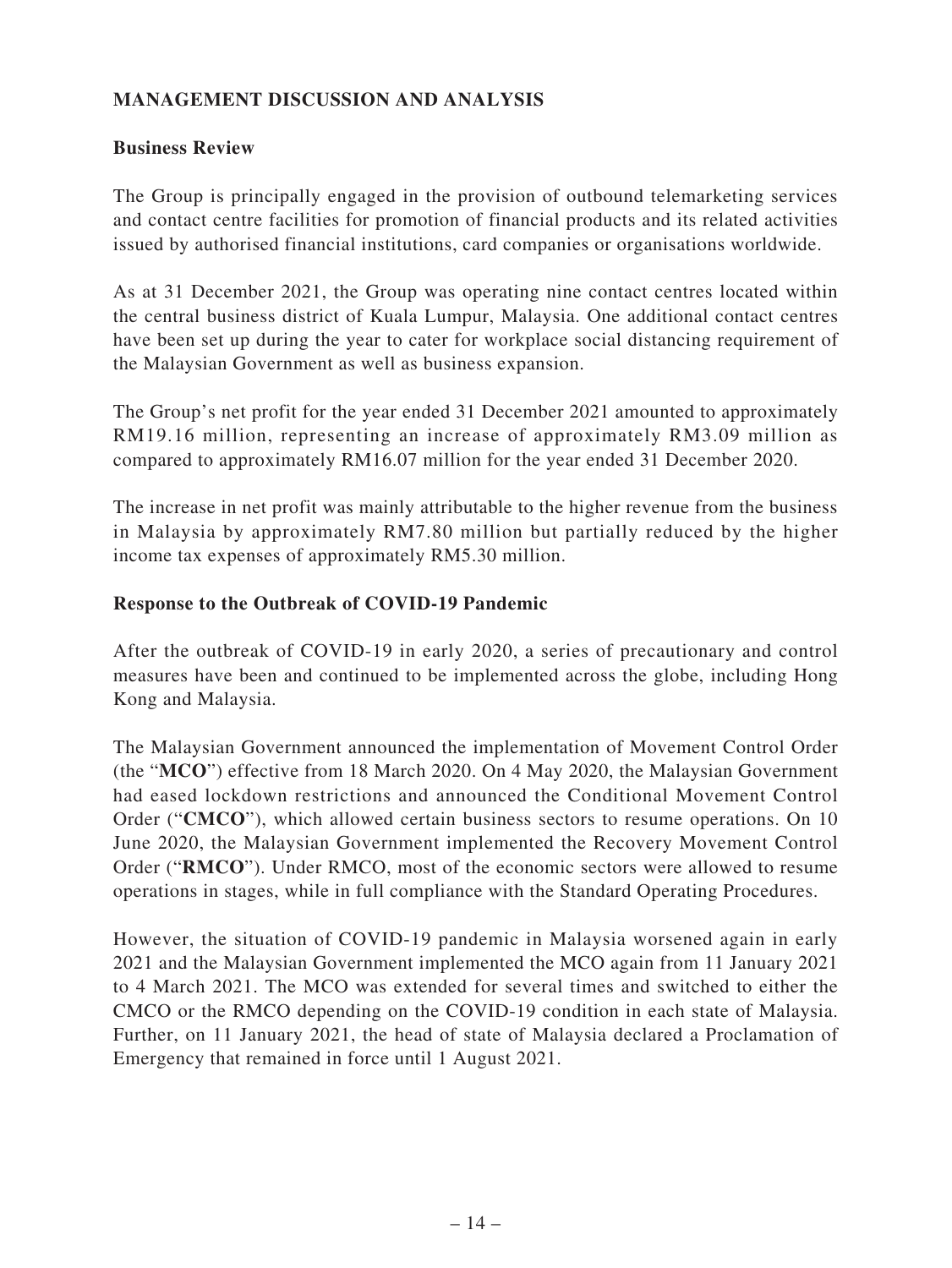In early June 2021, the COVID-19 infections surged and Malaysia entered a full lockdown from 1 June 2021 to 28 June 2021. On 15 June 2021, the Malaysian Government introduced a four-phase National Recovery Plan to help the country to recover from the COVID-19 pandemic and its economic fallout. Under the National Recovery Plan, each phase will be extended or moved on to the next phase subject to various factors including the number of new infection cases, the number of people requiring intensive treatment and care, and vaccination rates in each state of Malaysia.

In contrast to the first MCO, an expanded list of broadly five essential economic services, namely manufacturing, construction, services, trade distribution and plantation and commodities were allowed to continue operations. Therefore, there was not much impact on the Group and the Group was able to operate as usual within part of the allowable essential service chain and activities during the second phase of the MCO.

To cope with the ongoing situation of the COVID-19 pandemic, the Group has, in a timely manner, put in place numerous precautionary measures and procured essential protective supplies to ensure the health and safety of all its employees in different regions. At the same time, the Group has implemented various flexible working arrangements for its staff. The Group has used, and will continue to use, its best endeavors to mitigate the adverse impact of the COVID-19 pandemic on the Group.

The Group will continue monitoring the development of the COVID-19 pandemic closely to ensure the safety of its employees and stable operations. As and when appropriate, the Group will adjust its measures and business contingency plans for mitigating the potential impacts of the COVID-19 pandemic, operations and business development accordingly.

While the daily number of COVID-19 cases has surged amid the spread of the Omicron variant since early 2022, severe cases (categories 3, 4, and 5 patients) are still relatively low at below 1% in Malaysia and the number of COVID-19 patients requiring intensive care treatment and monitoring is also under control. Beside that, Malaysia's adult population had in general received two doses of COVID-19 vaccine, while some have even received their booster shots as well.

Malaysia will enter into the "Transition to Endemic" phase of COVID-19 on 1 April 2022 with all restrictions on business operating hours removed and prayer activities allowed without physical distancing. The transition to the endemic phase is an exit strategy that would allow Malaysians to return to near-normal life after two years of battling the pandemic.

The transition to the endemic stage was originally planned for last year but it was put off following the increase in COVID-19 cases with the spread of the Omicron variant, and also due to the floods in eight states of Malaysia in December 2021.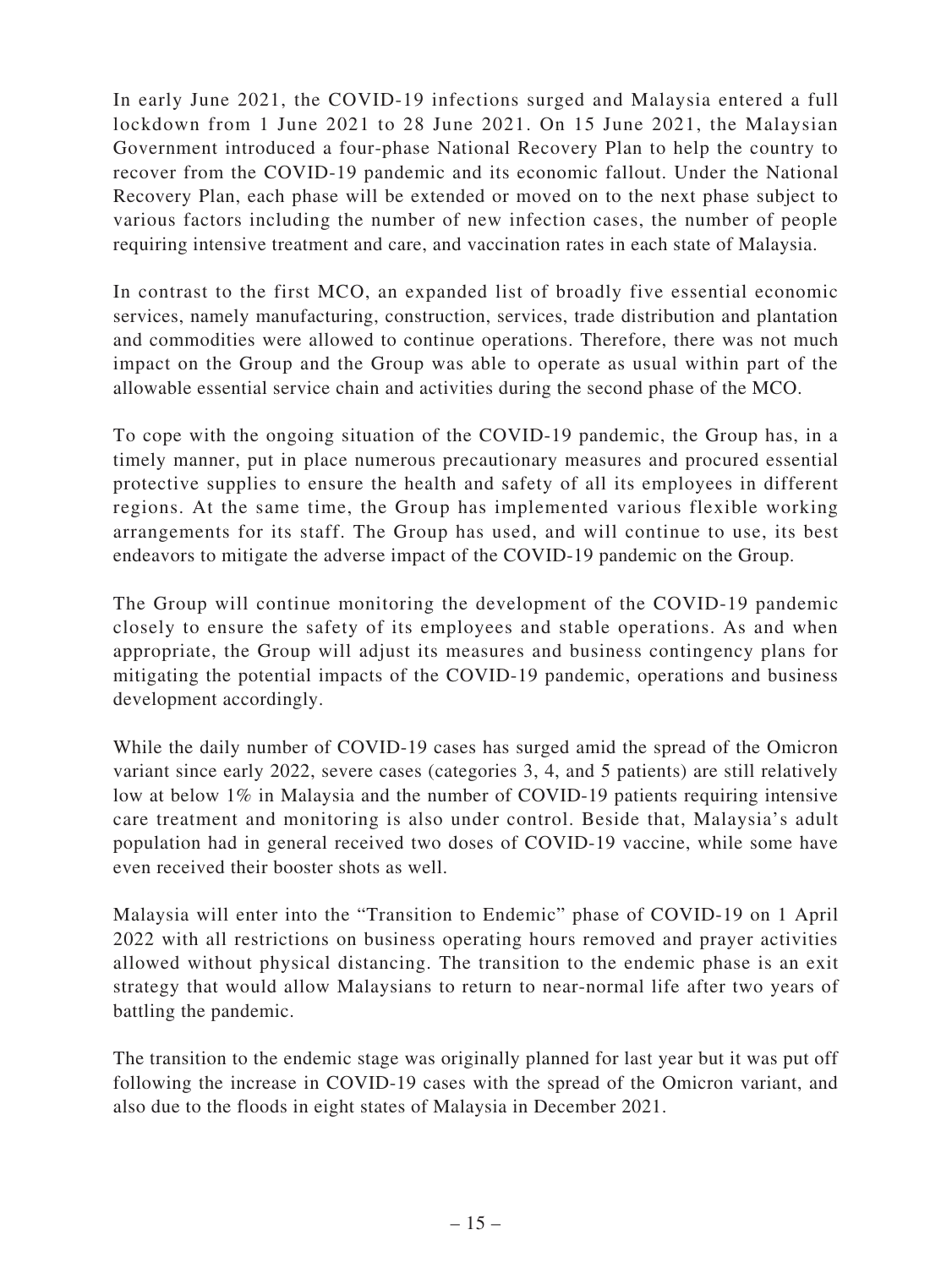### **FINANCIAL REVIEW**

#### **Revenue**

|                        | 2021<br><b>RM'000</b> | 2020<br>RM'000 |
|------------------------|-----------------------|----------------|
| <b>Industry Sector</b> |                       |                |
| Insurance              | 61,304                | 63,750         |
| Banking and financial  | 3,305                 | 4,763          |
| Others                 | 27,088                | 15,391         |
| Total                  | 91,697                | 83,904         |

For the year ended 31 December 2021, the Group recorded revenue of approximately RM91.70 million, representing an increase of approximately 9.29% as compared with approximately RM83.90 million for the year ended 31 December 2020. The increase in the revenue was primarily due to the increase in the revenue generated per workstation partially set off by the slight decrease in the number of the workstations of the Group.

Despite new waves of infections continued to affect the economic activities in Malaysia, the Group's main business activities were not impacted in any material respects and were allowed to operate during the several phases of lockdown and containment measures in the current financial reporting period. Aside from the impact of the pandemic, and compared to the corresponding period in 2020, the Group achieved higher billable workstations revenue through the introduction of a new motor vehicle franchise client in the 4th quarter of 2020 and existing clients from the other industry sectors.

The overall average number of workstations ordered per month remained relatively constant at 1,055 for the year ended 31 December 2021, representing a slight drop if comparing to the average of 1,132 seats for the year ended 31 December 2020. However, the revenue generated per workstation per month improved by RM1,066 from RM6,177 for the year ended 31 December 2020 to RM7,243 for the year ended 31 December 2021 mainly due to higher billable rate from charitable organization and a new client on board since late 2020.

### **Other income**

For the year ended 31 December 2021, other income increased slightly by approximately RM0.41 million as compared to prior year, mainly due to a one-off insurance claim proceed of RM0.27 million and other sundry income of RM0.1 million.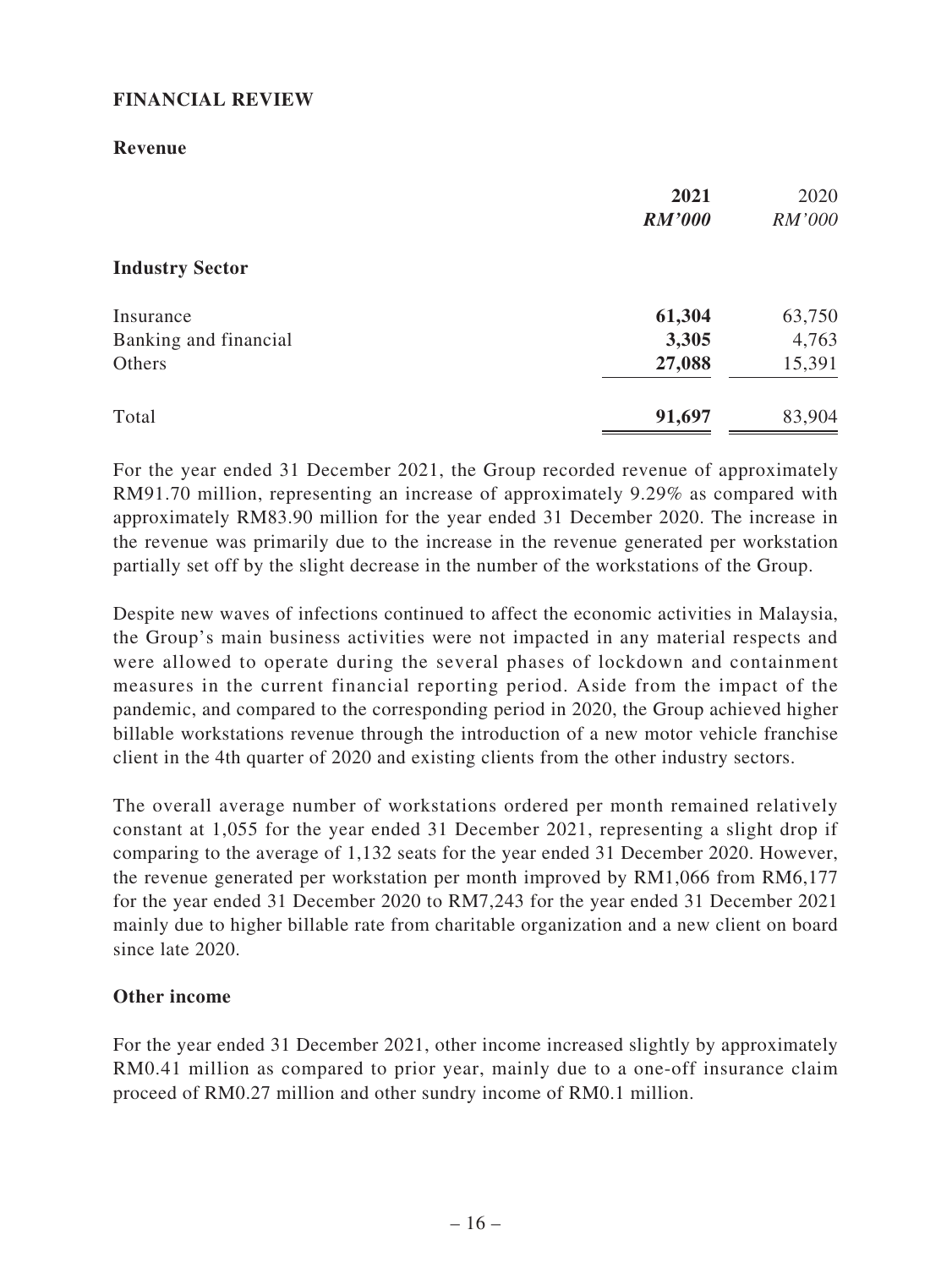### **Other gains and losses**

For the year ended 31 December 2021, other losses increased by approximately RM0.16 million as compared to prior year, mainly due to changes in unrealised foreign exchange losses, from gains of RM0.38 million to losses of RM0.23 million but offset with lower impairment losses on trade receivables and financial advances from RM0.61 million to RM0.13 million.

### **Staff costs**

For the year ended 31 December 2021, staff costs decreased by approximately RM3.80 million or 6.73%, from approximately RM56.46 million to approximately RM52.66 million.

Average number of staff decreased from a monthly average of 1,456 for the year ended 31 December 2020 to 1,287 for the year ended 31 December 2021.

The Group reported an overall decrease in staff costs by approximately RM3.80 million mainly due to (i) the decrease in the number of the staff employed; (ii) the subsidies received from the Government of Malaysia in relation to COVID-19 pandemic; and partially set off by (iii) the increase in the bonus distributed for the current reporting period.

# **Depreciation**

For the year ended 31 December 2021, depreciation charges increased by approximately RM0.75 million or 25.08%, from approximately RM2.99 million to approximately RM3.74 million. The increase in the depreciation charges was mainly attributable to the new lease agreements for the use of office premises entered into by the Group during the year ended 31 December 2021.

### **Other operating expenses**

For the year ended 31 December 2021, other operating expenses increased by approximately RM2.60 million or 26.24%, from approximately RM9.91 million to approximately RM12.51 million.

The increase was primarily due to the increase in campaign expenses of RM2.49 million which was incidental to the new motor vehicle franchise client on board since late 2020.

### **Finance costs**

For the year ended 31 December 2021, finance costs increased by approximately RM0.13 million from approximately RM0.51 million for the year ended 31 December 2020 to approximately RM0.64 million.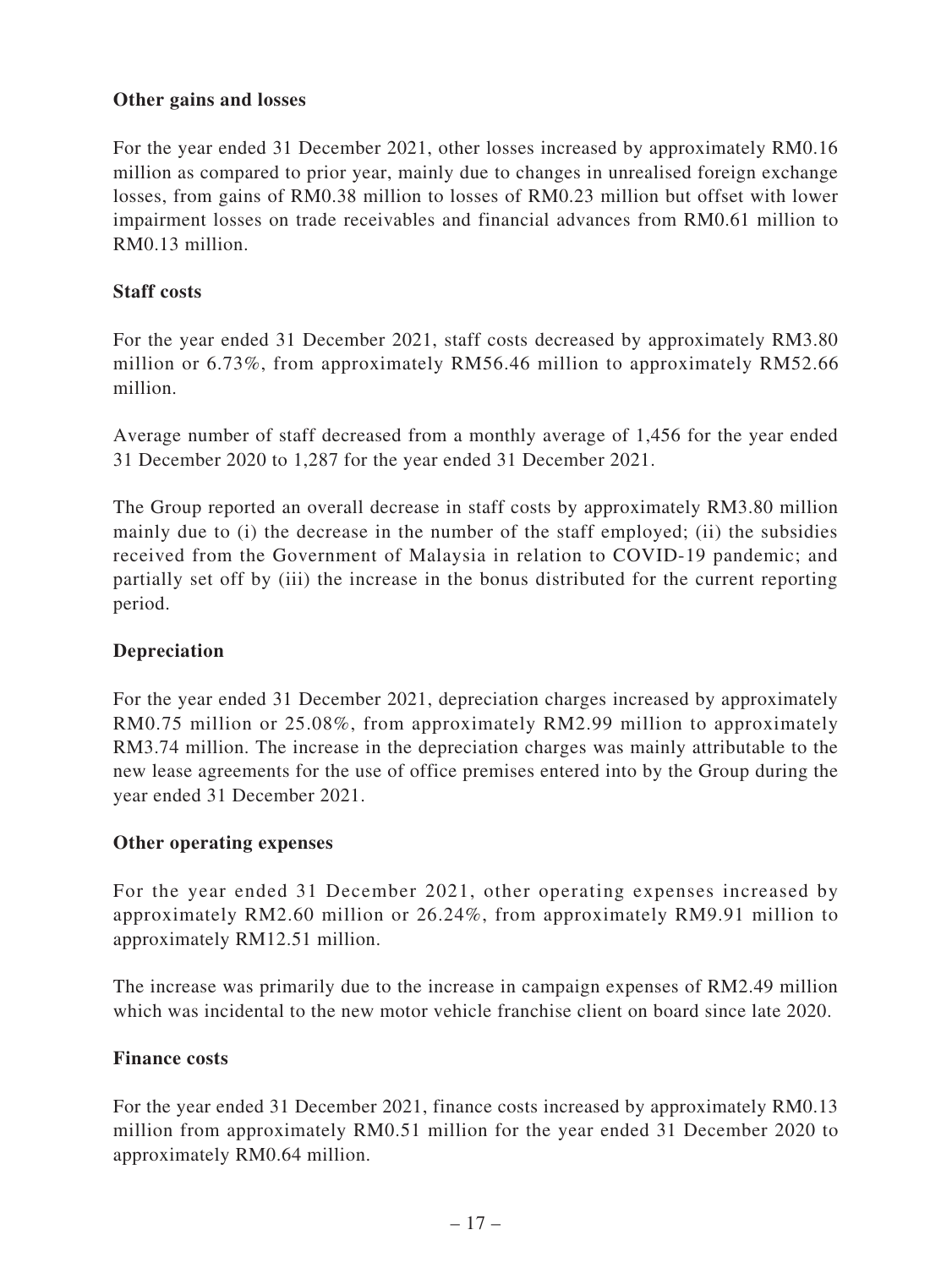#### **Income tax expenses**

The Group reported an income tax expense provision of RM6.65 million and RM1.35 million from the assessable profits for the years ended 31 December 2021 and 2020 respectively.

### **Net profit and net profit margin**

As a result of the above factors, the Group recorded profit after tax of approximately RM19.16 million and RM16.07 million for the years ended 31 December 2021 and 2020 respectively, with net profit margin of approximately 20.9% and 19.2% for the corresponding years.

# **LIQUIDITY, FINANCIAL RESOURCES AND CAPITAL STRUCTURE**

### **Financial resources**

The Group generally meets its working capital requirements and capital expenditures on plant and equipment from its internally generated funds. For the year ended 31 December 2021, the Group generated net cash inflow from operating activities of approximately RM28.50 million (2020: approximately RM10.74 million). The Group was able to fulfill its repayment obligations when they became due. The Group has not experienced any material difficulties in rolling over its banking facilities.

### **Banking facilities and lease liabilities**

As at 31 December 2021, the Group had available and unutilised facilities from its banks amounting to approximately RM5.09 million (2020: approximately RM5.10 million). The carrying amount of the Group's facilities are denominated in Malaysian Ringgit.

The Group's average effective interest rate for the banking facilities was 7.60% (2020: 8.17%). The banking facilities are secured by the pledged bank deposits and the corporate guarantees provided by the Company.

As at 31 December 2021, the Group had an aggregate amount of current and non-current lease obligations of approximately RM3.91 million (2020: approximately RM4.82 million), denominated in Malaysian Ringgit. The average effective interest rate for the leases was 3.85% (2020: 4.00%). The carrying amount of lease obligations amounted to approximately RM0.22 million (2020: approximately RM0.41 million) is secured by the lessor's retention of title to the leased assets.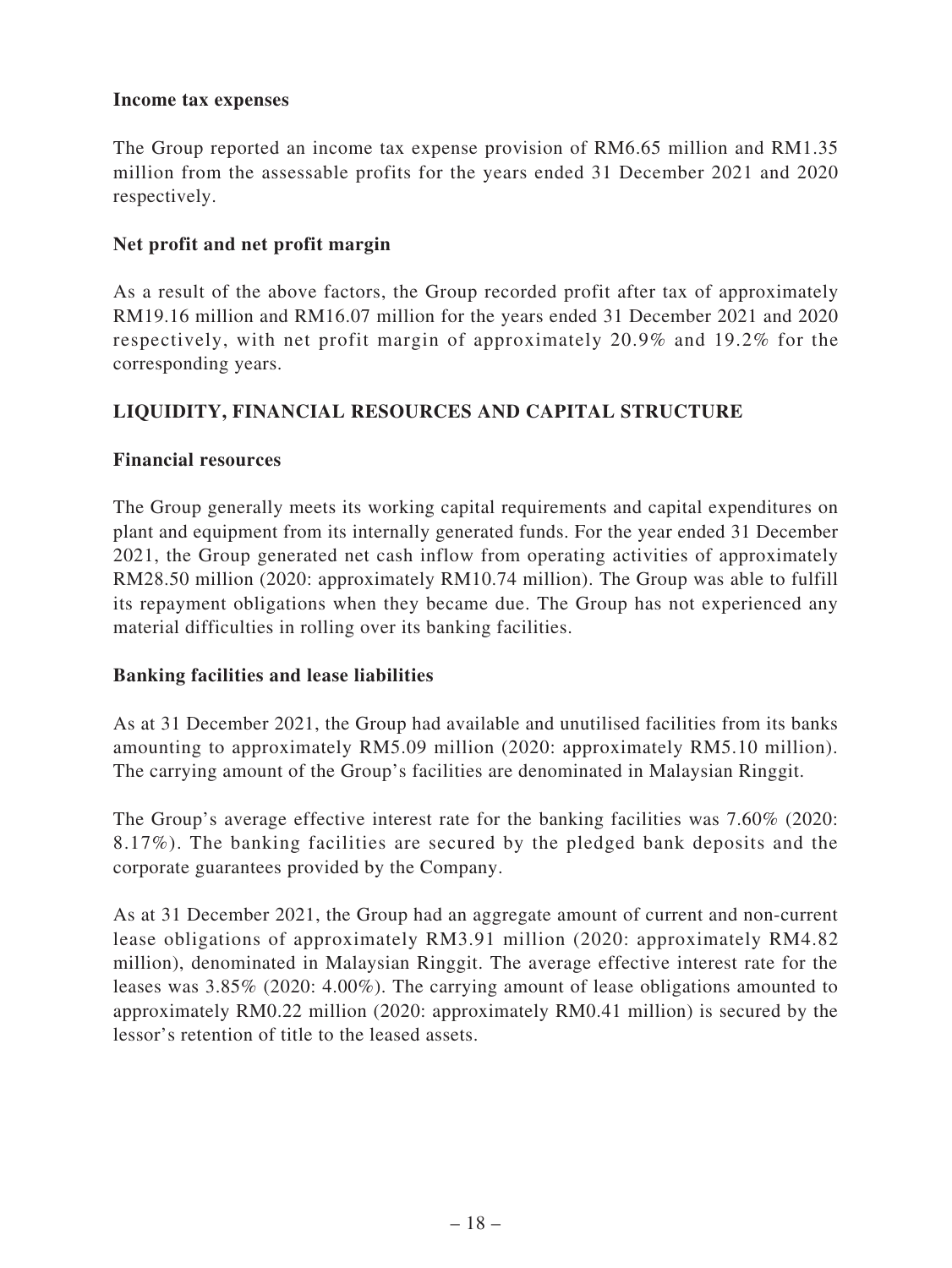# **Capital Structure**

As at 31 December 2021, the Group's total equity and liabilities amounted to approximately RM78.04 million and RM12.30 million respectively (2020: approximately RM80.25 million and RM9.54 million respectively).

## **Pledge of Assets**

As at 31 December 2021, the Group's bank facilities, denominated in Malaysian Ringgit, were (i) secured by the pledged bank deposits of approximately RM4.38 million (2020: approximately RM3.90 million); and (ii) guaranteed by corporate guarantees of the Company.

# **Gearing Ratio**

The gearing ratio of the Group as at 31 December 2021 was 5.0% (2020: 6.0%) which is calculated based on the total debt divided by equity attributable to equity holders of the Company. Total debt represents bank overdrafts and lease liabilities. The Group has a strong liquidity position to meet its operational needs.

# **RISKS FACTORS AFFECTING OUR RESULTS OF OPERATIONS AND FINANCIAL CONDITIONS**

The Company identified and determined the major risks factors which may affect the operation results and financial conditions of the Group through risk management process, which include the following:

### **Risk in the ability to secure sufficient labour and control staff cost**

Contact service industry is a service-oriented and labour intensive business. Any shortage in staff, or increase in staff costs may materially and adversely affect our business, results of operations, financial condition and prospects.

As at 31 December 2021, the Group had 1,170 employees. Total staff costs incurred by the Group for the year ended 31 December 2021 was approximately RM52.66 million (2020: approximately RM56.46 million), representing approximately 57.4% of the Group's revenue for the year ended 31 December 2021 (2020: 67.3%).

To manage such risk, the Group has endeavored to attract and retain sufficient number of staff, in particular our telemarketing sales representatives by offering performancelinked commission and incentive based on pre-determined sales target.

In addition, appropriate corrective actions and re-training measures have been taken to further improve the quality of the services provided by our telemarketing sales representatives.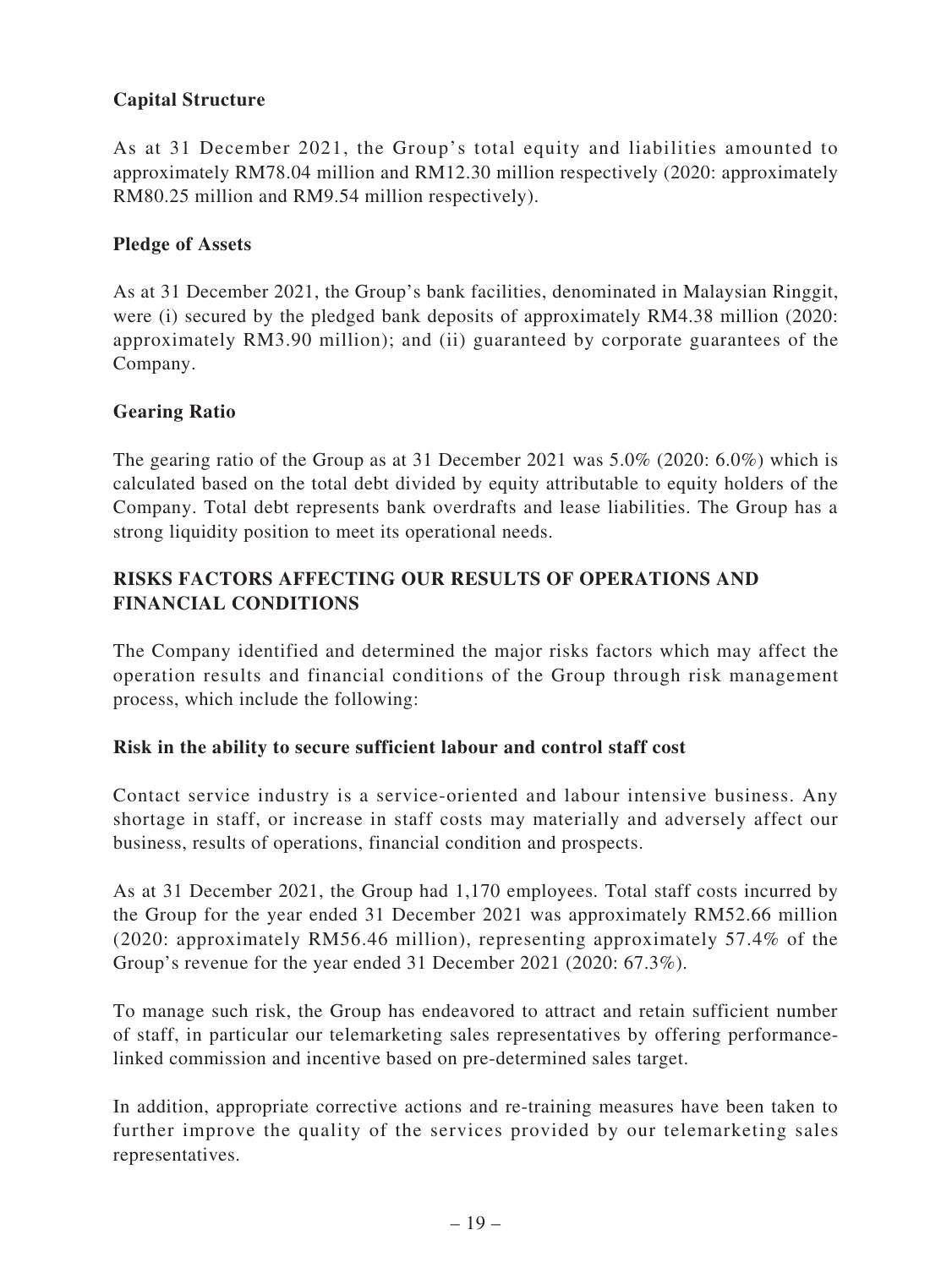# **Delay in settlement of bills from the top five clients**

The majority of the Group's revenue is derived from a limited number of clients. Sales to the five largest clients accounted for 71.2% of the total revenue for the year ended 31 December 2021 (2020: 71.5%). All the five largest clients are insurance companies or charitable organisation.

The Group may be subject to the risk of delay in payment from our clients. If settlements of bills are not made in full or in a timely manner, the cash position and financial conditions of the Group will be materially and adversely affected.

To manage such risk, the Group monitors the trade receivables collection status from time to time in order to ensure the outstanding amounts due from our clients can be fully recovered. As at 31 December 2021, the Group has recorded trade receivables of approximately RM18.73 million. Up to the date of this announcement, approximately RM16.21 million or 86.6% of the outstanding trade receivables balances have been subsequently settled.

# **USE OF PROCEEDS FROM THE GLOBAL OFFERING**

As at 31 December 2021, the Group had fully utilised all net proceeds from its global offering in the manner set out in the prospectus of the Company dated 22 June 2017 for expanding outbound contact service business, setting up inbound contract centre, upgrading and enhancing information technology system and general working capital.

### **CAPITAL COMMITMENTS**

As at 31 December 2021, the Group's capital commitments contracted but not yet incurred are related to potential equity investment and acquisition of collectively 18 office suites, which amounted to RM3.96 million (31 December 2020: RM4.60 million).

### **CONTINGENT LIABILITIES**

The Group did not have any significant contingent liabilities as at 31 December 2021.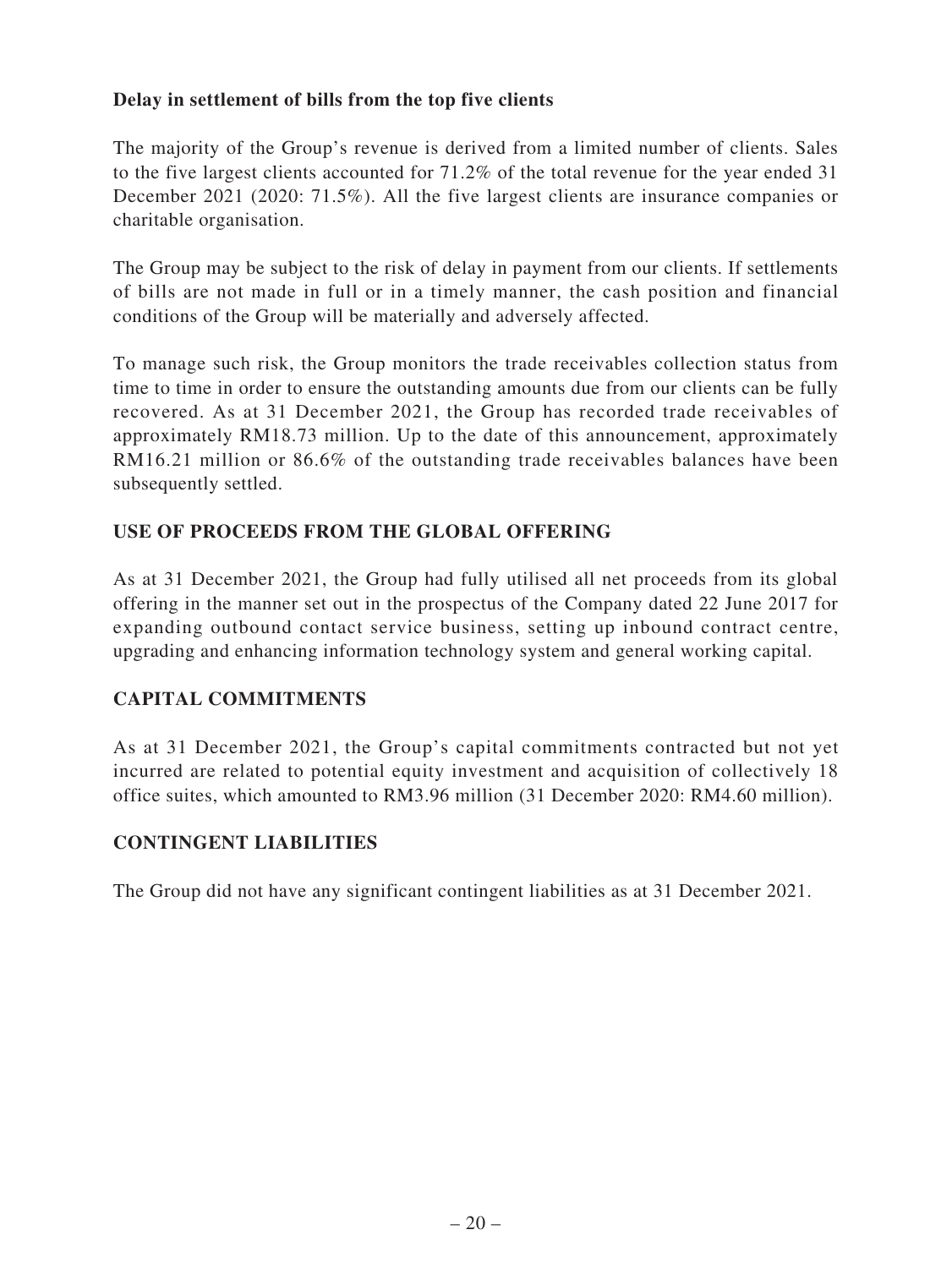# **ADVANCE TO ENTITIES**

### **Advance to Mightyprop Sdn. Bhd.**

On 31 January 2019, UTS Marketing Solutions Sdn. Bhd. ("**UTSM**"), a wholly-owned subsidiary of the Company, entered into an agreement with Exsim Development Sdn. Bhd. ("**Exsim**") and Mightyprop Sdn. Bhd. ("**Mightyprop**") to acquire 2% of the entire issued capital of Mightyprop from Exsim with a purchase consideration at nominal value of RM2. In addition, UTSM agreed to provide an advance of RM12,000,000 to Mightyprop (the "**Advance**"). The Advance was unsecured, bearing interest rate of 10% per annum and repayable on or before May 2020. In July 2019, an agreement was entered by UTSM with Exsim and Mightyprop, pursuant to which the proposed acquisition of 2% shareholding in Mightyprop would not be proceeded, the maturity date of the Advance was extended to June 2020 and the interest rate remained unchanged.

On 8 July 2020, UTSM, Exsim and Mightyprop entered into an extension agreement, pursuant to which Exsim has undertaken to (i) repay the advance on or before 30 June 2021 and (ii) pay the interest calculated at the rate of 10% per annum accrued from 1 July 2020 to 31 December 2020 and 30 June 2021, which shall be payable on 7 January 2021 and 7 July 2021 respectively.

On 28 June 2021, the parties entered into a further extension agreement (the "**Further Extension Agreement**"), pursuant to which Exsim has undertaken to (i) repay the Advance on or before 30 June 2022 and (ii) pay the interest calculated at the rate of 11% per annum accrued from 1 July 2021 up to the date of repayment (the "**Further Extension**").

#### **Advance to Arcadia Hospitality Sdn. Bhd.**

On 23 April 2019, UTSM entered into a shares subscription agreement with 2 individuals, Performance Consortium Sdn. Bhd. (collectively referred as the "**Arcadia's Shareholders**") and Arcadia Hospitality Sdn. Bhd. ("**Arcadia**"). Pursuant to the agreement, UTSM agreed to subscribe for new shares equivalent to 10% of the enlarged issued share capital of Arcadia with a consideration of RM120,000 from Arcadia's shareholders. In addition, UTSM agreed to provide an advance of RM14,000,000 to Arcadia. The advance was unsecured, bearing interest rate of 10% per annum and repayable on or before July 2020.

On 13 July 2020, Arcadia requested for an extension of the long-stop date for the fulfilment of the conditions precedent for shares subscription transaction. UTSM agreed to extend the same to 31 December 2020, with interest rates remained unchanged.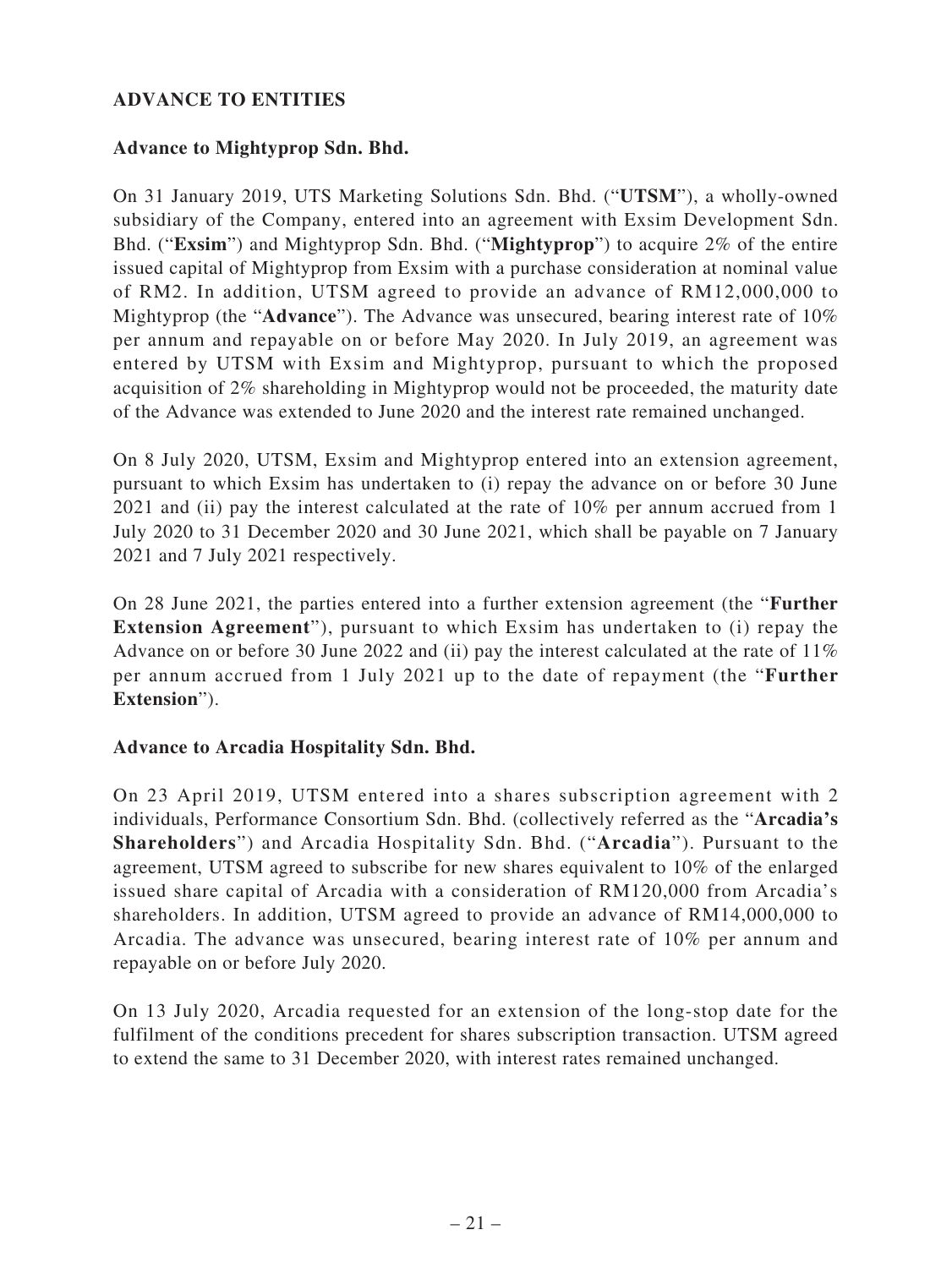On 30 December 2020, a further extension was demanded by Arcadia for the shares subscription. As such, UTSM agreed to extend (i) the long-stop date for the fulfillment of the conditions precedent to 31 December 2021, and (ii) the final repayment date of the advance to 31 December 2021, provided that interest rate has been revised to 11% per annum, effective from 1 January 2021.

On 30 December 2021, the parties have entered into an agreement to amend the longstop date for the fulfilment of the conditions precedent to the shares subscription agreement to 31 December 2022 and the final repayment date of the advance to Arcadia to be extended 31 December 2022 with the interest rate fixed at 11% per annum on the extended term. The share subscription has not yet been completed as at the date of this announcement.

The financial advances to entities under Rule 13.20 of Rules Governing the Listing of Securities on the Stock Exchange (the "**Listing Rules**") and the details of the above transactions have been disclosed in the Company's announcements dated 31 January 2019, 23 April 2019, 8 July 2019, 8 July 2020, 10 July 2020, 30 December 2020, 28 June 2021 and 31 December 2021 respectively.

As at 31 December 2021, the circumstances giving rise to the disclosure under Rule 13.13 of the Listing Rules exist and the advances by the Group to Mightyprop and Arcadia as at 31 December 2021 amounted to aggregate principal values of RM12 million and RM14 million with maturity dates on or before 30 June 2022 and 31 December 2022 respectively.

### **EMPLOYEES AND REMUNERATION POLICIES**

As at 31 December 2021, the Group had 1,170 (31 December 2020: 1,421) employees. Total staff costs incurred by the Group for the year ended 31 December 2021 were approximately RM52.66 million (2020: approximately RM56.46 million).

The employees of the Group are remunerated according to their job scope and responsibilities. Performance-linked commission and allowances on top of fixed salary were given to the employees to motivate productivity and stimulate better performance. The employees are also entitled to annual discretionary performance bonus, salary increment and promotion based on timely performance reviews and annual appraisals.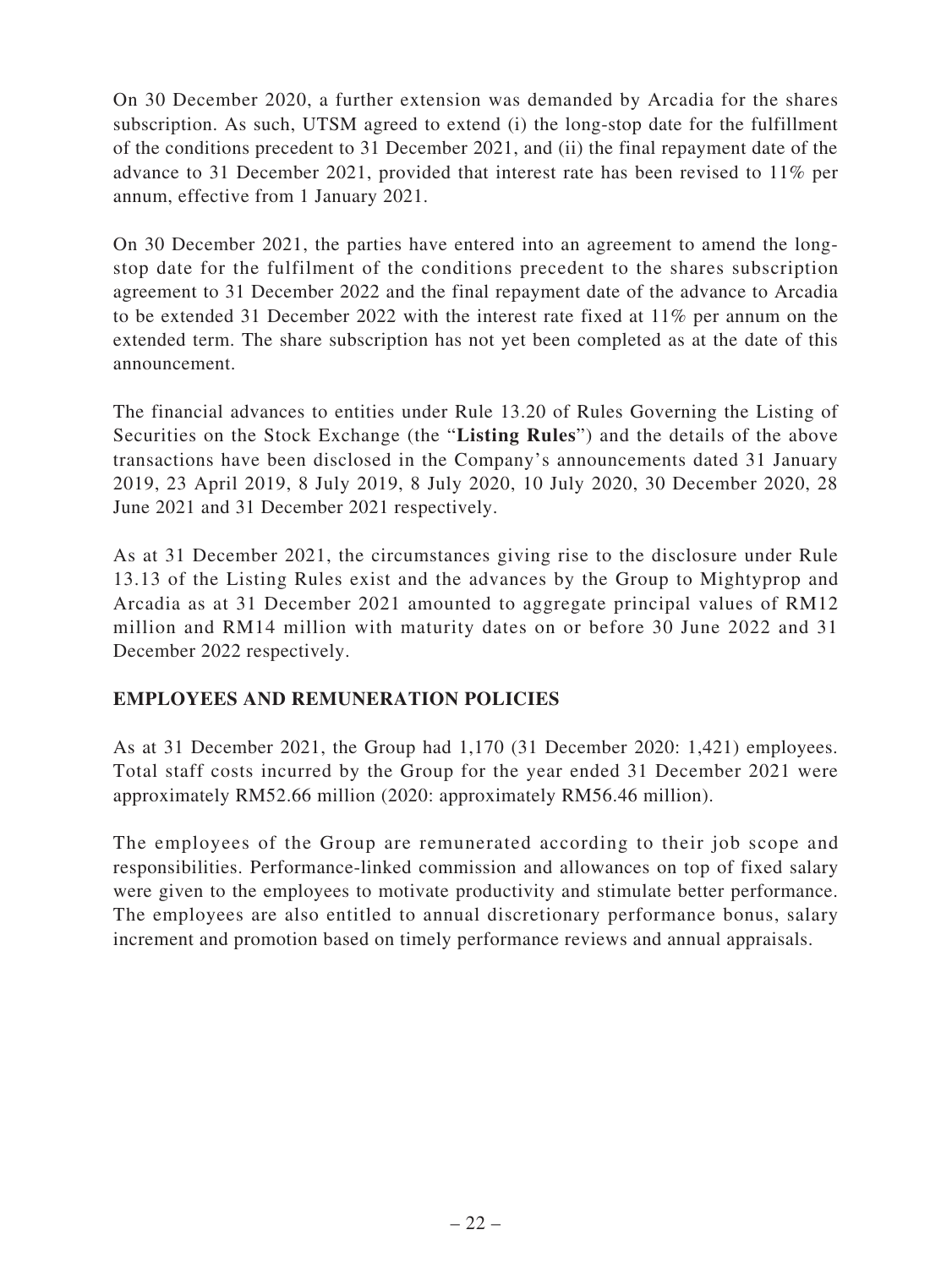# **INTEREST RATE RISK**

As at 31 December 2021, the Group's pledged bank deposits, financial advances and lease liabilities bore interest at fixed interest rates and therefore were subject to fair value interest rate risk. The Group's exposure to cash flow interest rate risk arises from its bank deposits. These deposits bore interests at variable rates that are subject to the then prevailing market condition. The Board believes that the Group does not have significant interest rate risk exposures.

### **FOREIGN CURRENCY EXPOSURE**

Save and except that certain bank balances are denominated in Hong Kong dollars, the Group has minimal exposure to foreign currency risk because most of the business transactions, assets and liabilities are principally denominated in Malaysian Ringgit, the functional currency of the Group. The Group currently does not have a hedging policy in respect of foreign currency transactions, assets and liabilities. The management monitors the foreign currency exposure from time to time and will consider hedging significant foreign currency exposure should the need arise.

### **SIGNIFICANT INVESTMENT HELD**

As at 31 December 2021, the Group did not hold any significant investments.

### **FUTURE PLANS FOR MATERIAL INVESTMENTS OR CAPITAL ASSETS**

Save as disclosed in this announcement, there was no specific plan for material investments or capital assets as at 31 December 2021.

### **MATERIAL ACQUISITIONS OR DISPOSALS**

During the year ended 31 December 2021, the Group did not have any material acquisitions and disposals of subsidiaries and affiliated companies.

### **OUTLOOK AND FUTURE PROSPECTS**

The Group's strategic objective remains unchanged, i.e. to continue focusing on the business strategies as set out in the section headed "Business — Business Strategies" of the Prospectus.

The economic outlook continues to be challenging in Malaysia which continues to face resurgence in cases of COVID-19 infections cases with the spread of the Omicron variant. However, with the accelerated steps undertaken by the Government of Malaysia on the national vaccination programme as well as the implementation of the National Recovery Plan, it is expected that this should alleviate the nation recovery stage and accelerate the process back to normal.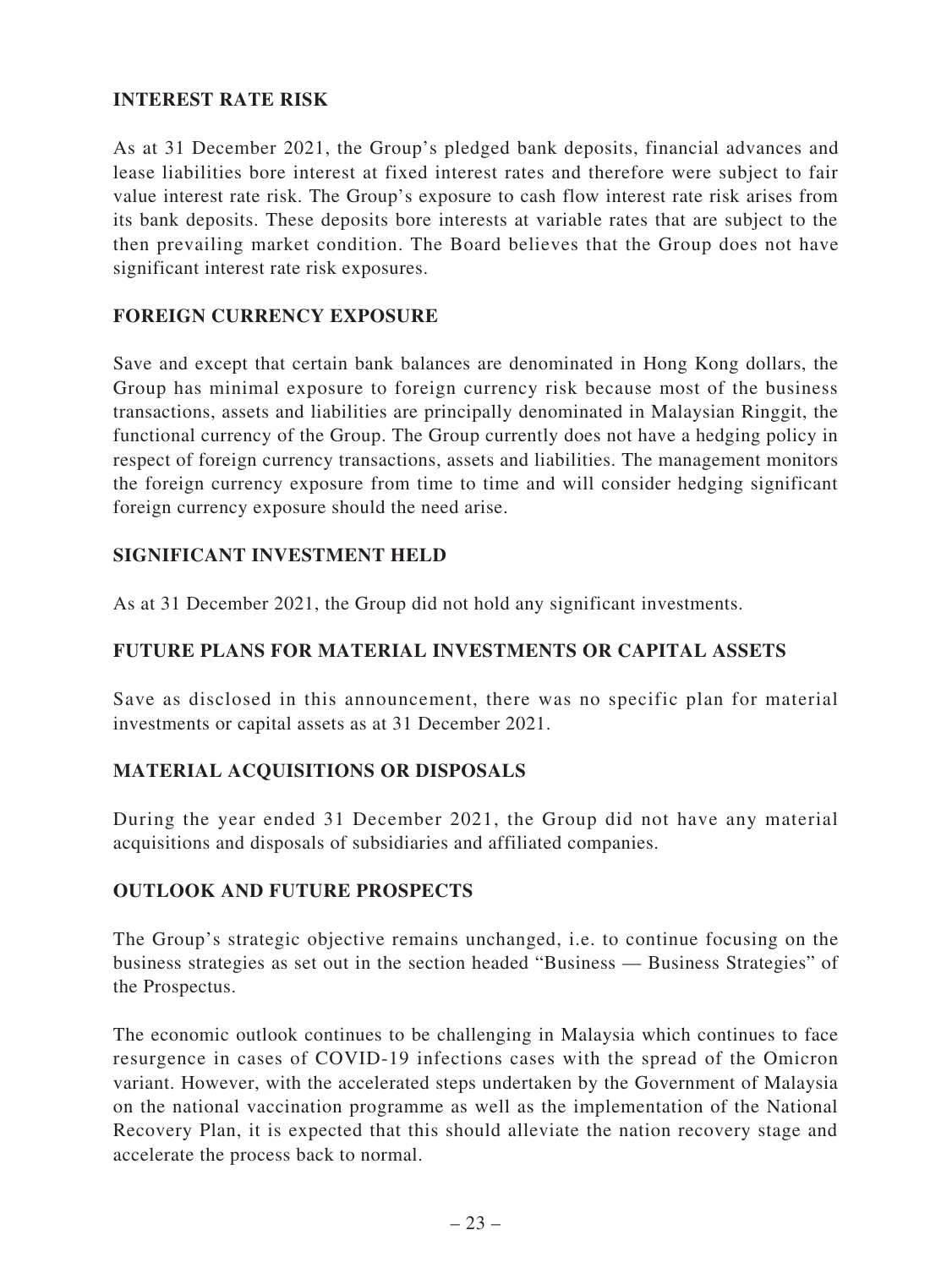Malaysia will enter the "Transition to Endemic" phase of COVID-19 on 1 April 2022 with all restrictions on business operating hours removed and prayer activities allowed without physical distancing. The transition to the endemic phase is an exit strategy that would allow Malaysians to return to near-normal life after two years of battling the pandemic.

Nevertheless, the Group continues to remain cautious and maintain its efforts to improve productivity and expects the overall outlook for the year 2022 to remain stable and resilient without material deviation from its existing outbound telemarketing workstations ordered from its existing clients.

In addition, the Group had also been constantly identifying potential opportunities to increase its number of workstations ordered beyond its current customer base by either working with new database owners, new insurers or takaful operators in order to improve the Group's financial performance.

# **DIVIDENDS**

The Board has declared a second interim dividend of HK5.5 cents per ordinary share (the "**Second Interim Dividend**") for the year ended 31 December 2021. The Second Interim Dividend is expected to be paid on or about 11 May 2022.

The total amount of dividend attributable to the full financial year ended 31 December 2021 will be HK11.5 cents (2020: HK8.5 cents) per share.

# **CLOSURE OF REGISTER OF MEMBERS**

### **Determining the eligibility to attend and vote at the AGM**

For determining the entitlement to attend and vote at the annual general meeting of the Company, which is scheduled on Wednesday, 18 May 2022 (the "**AGM**"), the register of members of the Company will be closed from Friday, 13 May 2022 to Wednesday, 18 May 2022, both days inclusive, during which period no transfer of shares will be registered. In order to be eligible to attend and vote at the AGM, all transfers of shares, accompanied by the relevant share certificates, must be lodged with the Company's branch share registrars in Hong Kong, Tricor Investor Services Limited, at Level 54, Hopewell Centre, 183 Queen's Road East, Hong Kong for registration not later than 4:30 pm on Thursday, 12 May 2022.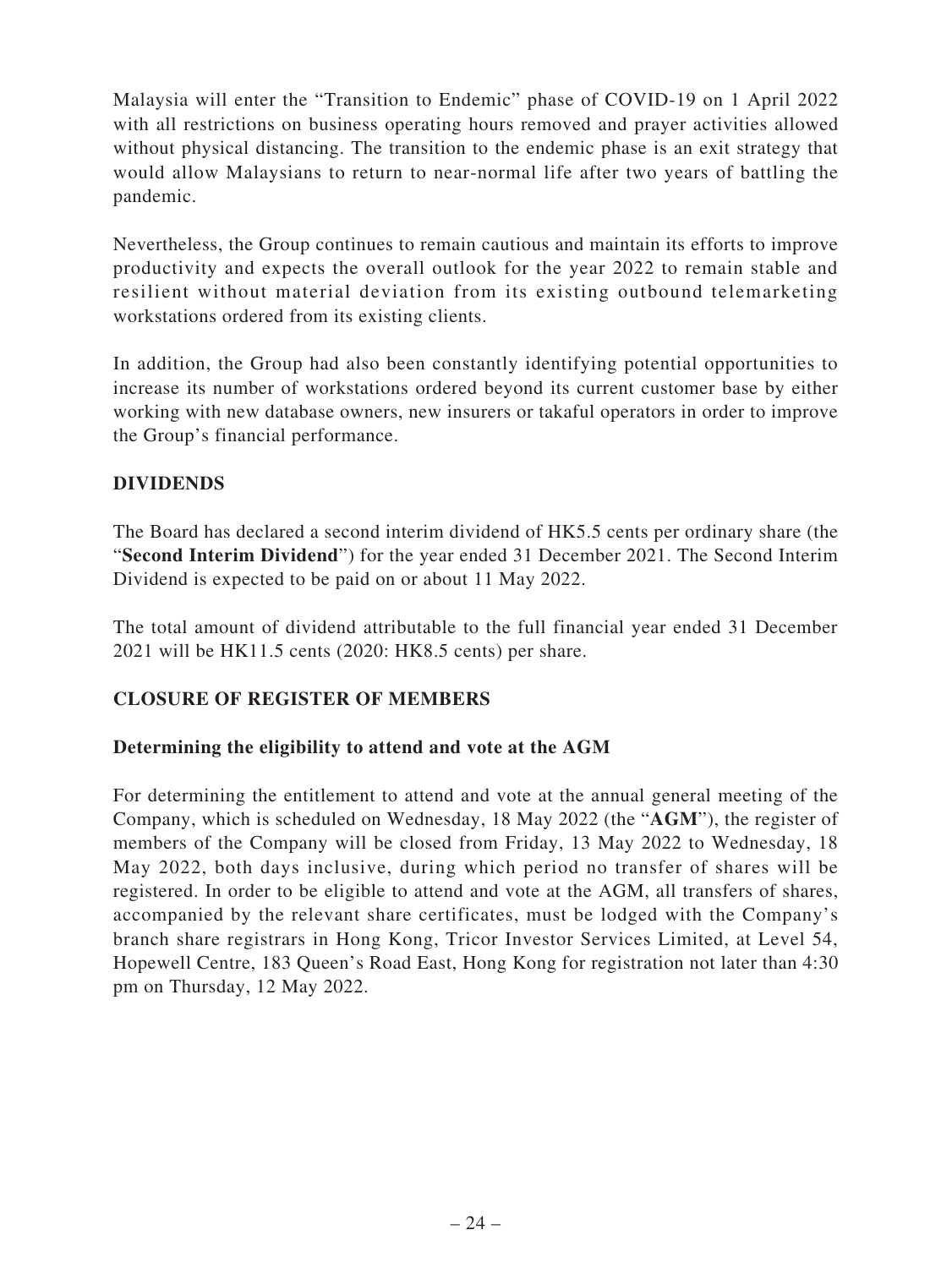# **Determining the eligibility to the Second Interim Dividend**

The register of members will be closed from Monday, 25 April 2022 to Wednesday, 27 April 2022 (both days inclusive), for the purpose of determining the entitlement to the Second Interim Dividend for the year ended 31 December 2021.

The record date will be on Wednesday, 27 April 2022. In order to qualify for the Second Interim Dividend, all transfer forms accompanied by relevant share certificates must be lodged with the branch share registrar and transfer office of the Company in Hong Kong, Tricor Investor Services Limited at Level 54, Hopewell Centre, 183 Queen's Road East, Hong Kong for registration not later than 4:30 p.m. on Friday, 22 April 2022.

# **RETIREMENT BENEFIT SCHEME**

The Group contributes to Employees Provident Fund for their employees in accordance with the statutory requirements prescribed by the relevant Malaysian laws and regulations. The Group is required to contribute certain percentage (6%–13%) of their payroll costs to the retirement benefit scheme to fund the benefits. The only obligation of the Group with respect to the retirement benefit scheme is to make the specified contributions.

For the year ended 31 December 2021, the total amount contributed by the Group to the retirement benefit scheme was approximately RM6.07 million (2020: approximately RM5.98 million).

During the years ended 31 December 2020 and 2021, the Group had no forfeited contributions under its retirement benefit scheme which may be used to reduce the existing level of contributions as described in paragraph 26(2) of Appendix 16 to the Listing Rules.

### **EVENTS AFTER THE REPORTING PERIOD**

There had been no material event subsequent to 31 December 2021 which requires adjustment to or disclosure in this announcement.

### **COMPETING INTERESTS**

The Directors are not aware of any business or interest of the Directors or the controlling shareholders of the Company nor any of their respective close associates that compete or might compete, either directly or indirectly, with the business of the Group and any other conflicts of interest which any such person had or might have with the Group during the year ended 31 December 2021.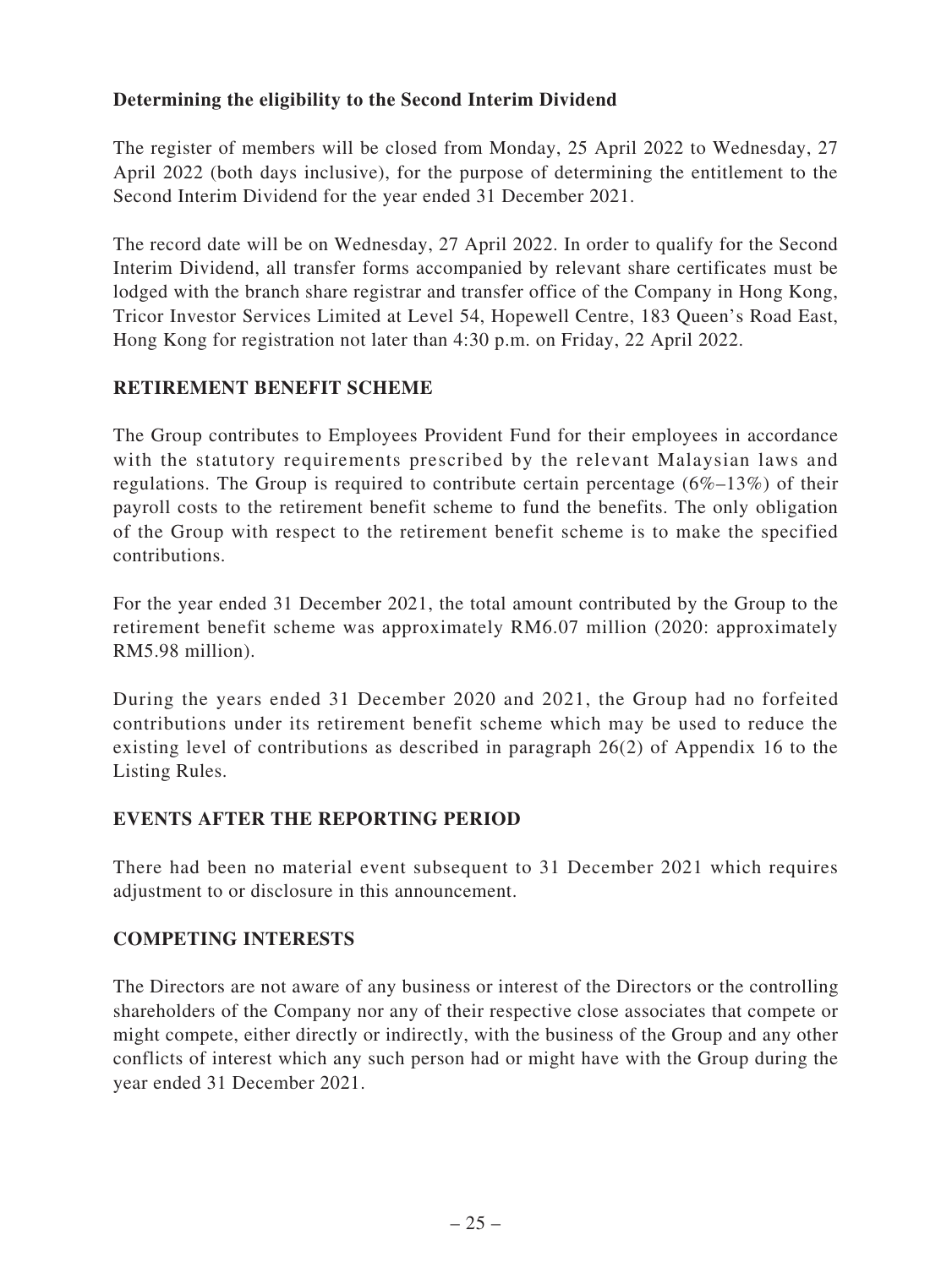# **RECENT DEVELOPMENT AND NO MATERIAL ADVERSE CHANGE**

Saved as disclosed in the paragraph headed "Response to the Outbreak of COVID-19 Pandemic", there had been no material changes on the business operation of the Group since 31 December 2021.

#### **SHARE OPTION SCHEME**

The Company adopted a share option scheme (the "**Share Option Scheme**") on 14 June 2017 and the same became effective from 12 July 2017, the date on which the Shares were listed and commenced trading on the Stock Exchange. No option was granted, exercised, cancelled or lapsed during the year ended 31 December 2021.

The Share Option Scheme is a share incentive scheme and is established to enable the Company to grant options to the eligible participants as incentives or rewards for the contribution they had or may have made to the Group. The Share Option Scheme will provide the eligible participants the opportunity to have personal stake in the Company with the view to achieve the following objectives:

- (a) motivate the eligible participants to optimise their performance efficiency for the benefit of the Group; and
- (b) attract and retain or otherwise maintain on-going business relationship with the eligible participants whose contributions are or will be beneficial to the long-term growth of the Group.

Eligible participants of the Share Option Scheme include (i) any full-time or part-time employees, executives or officers of the Company or any of its subsidiaries; (ii) any directors (including independent non-executive directors) of the Company or any of its subsidiaries; (iii) any consultants or advisers (whether professional or otherwise and whether on an employment or contractual or honorary basis or otherwise and whether paid or unpaid), contractors, suppliers, service providers, agents, customers and business partners of the Company or any of its subsidiaries; and (iv) any such other persons who in the sole opinion of the Board, will contribute or have contributed to the Company and/ or any of its subsidiaries.

### **PURCHASE, SALE OR REDEMPTION OF SHARES**

Neither the Company nor any of its subsidiaries purchased, sold or redeemed any of the Company's listed securities during the year ended 31 December 2021.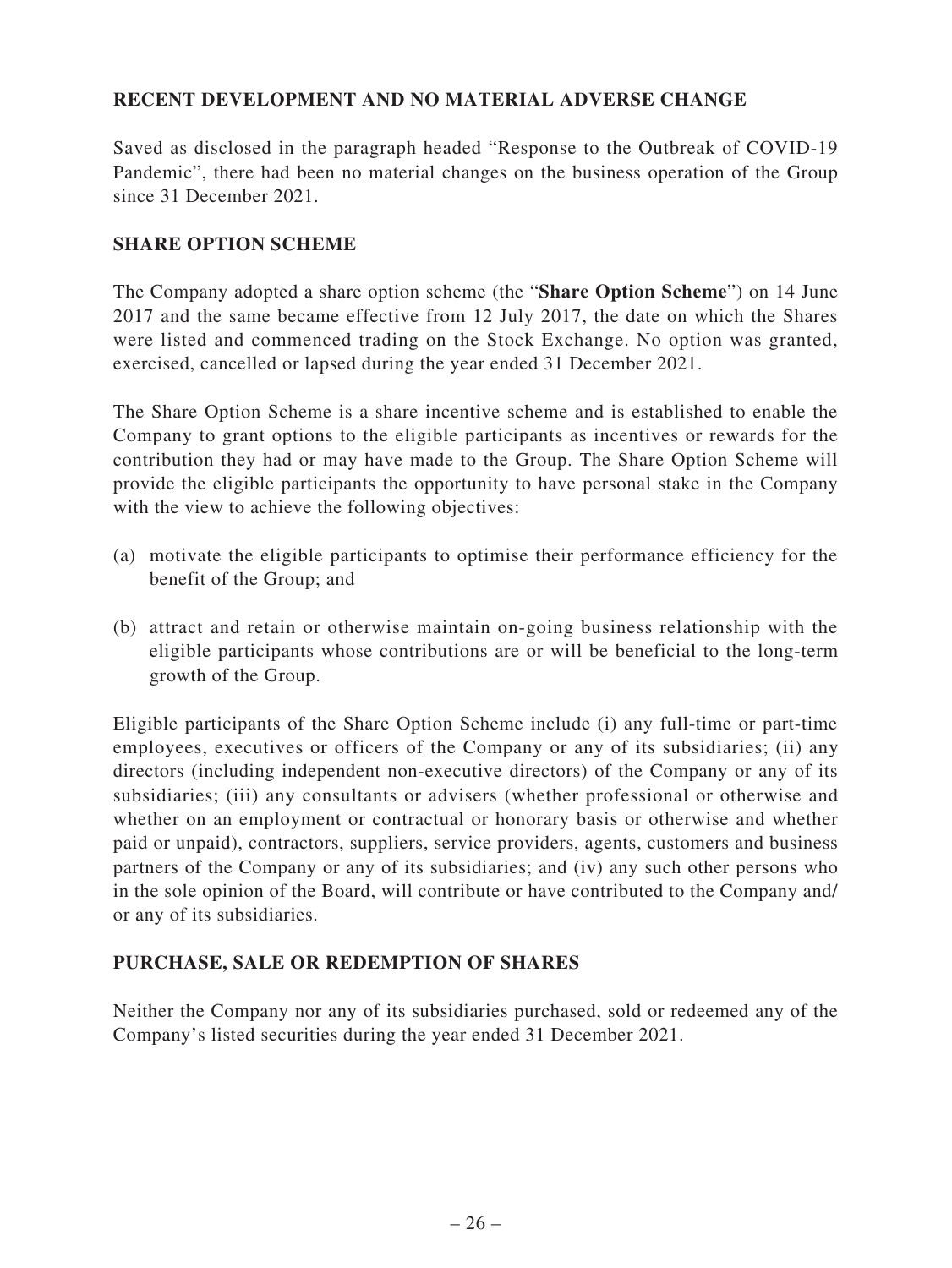# **MODEL CODE FOR SECURITIES TRANSACTIONS**

The Board has adopted the Model Code for Securities Transactions by Directors of Listed Issuers (the "**Model Code**") as set out in Appendix 10 of the Listing Rules as the code for dealings in securities transactions by the Directors. Specific enquiries have been made to all Directors and they have confirmed their compliance with the required standard set out in the Model Code throughout the year ended 31 December 2021.

# **CORPORATE GOVERNANCE CODE**

The Company is committed to maintaining good corporate governance standard and procedures with a view to enhance investors' confidence and the Company's accountability and transparency.

The Company has complied with the code provisions included in the Corporate Governance Code which is effective on or before 31 December 2021 (the "**CG Code**") as set out in Appendix 14 of the Listing Rules and there has been no deviation from the code provisions as set forth under the CG Code throughout the year ended 31 December 2021, save and except for code provision C2.5 of the CG Code. The Company does not have an internal audit function as the Board presently considers that the size, nature and complexity of the Group's business does not require such function. The Board reviews and will continue to review the need to set up an independent internal audit function on an annual basis. At current stage, our finance team assumes the responsibility for conducting regular review of internal control procedures. Such arrangement may be improved, but the Board is not concerned with the lack of segregation of duties by reference to the current organisational structure, lines of responsibility and authority of the management team and the risks associated with the operations of the Group. The Board considers that the internal control and risk management system of the Group was effective during the year ended 31 December 2021.

# **AUDIT COMMITTEE**

The Audit Committee of the Company was established on 14 June 2017 with written terms of reference in compliance with the Listing Rules. The committee comprises three independent non-executive Directors, namely Mr. Kow Chee Seng (Chairman of the Audit Committee), Mr. Lee Shu Sum Sam and Mr. Chan Hoi Kuen Matthew.

The annual results of the Company for the year ended 31 December 2021 have been reviewed by the Audit Committee. The Audit Committee also reviewed together with the management the accounting principles and policies adopted by the Group and the audited consolidated financial statements for the year ended 31 December 2021.